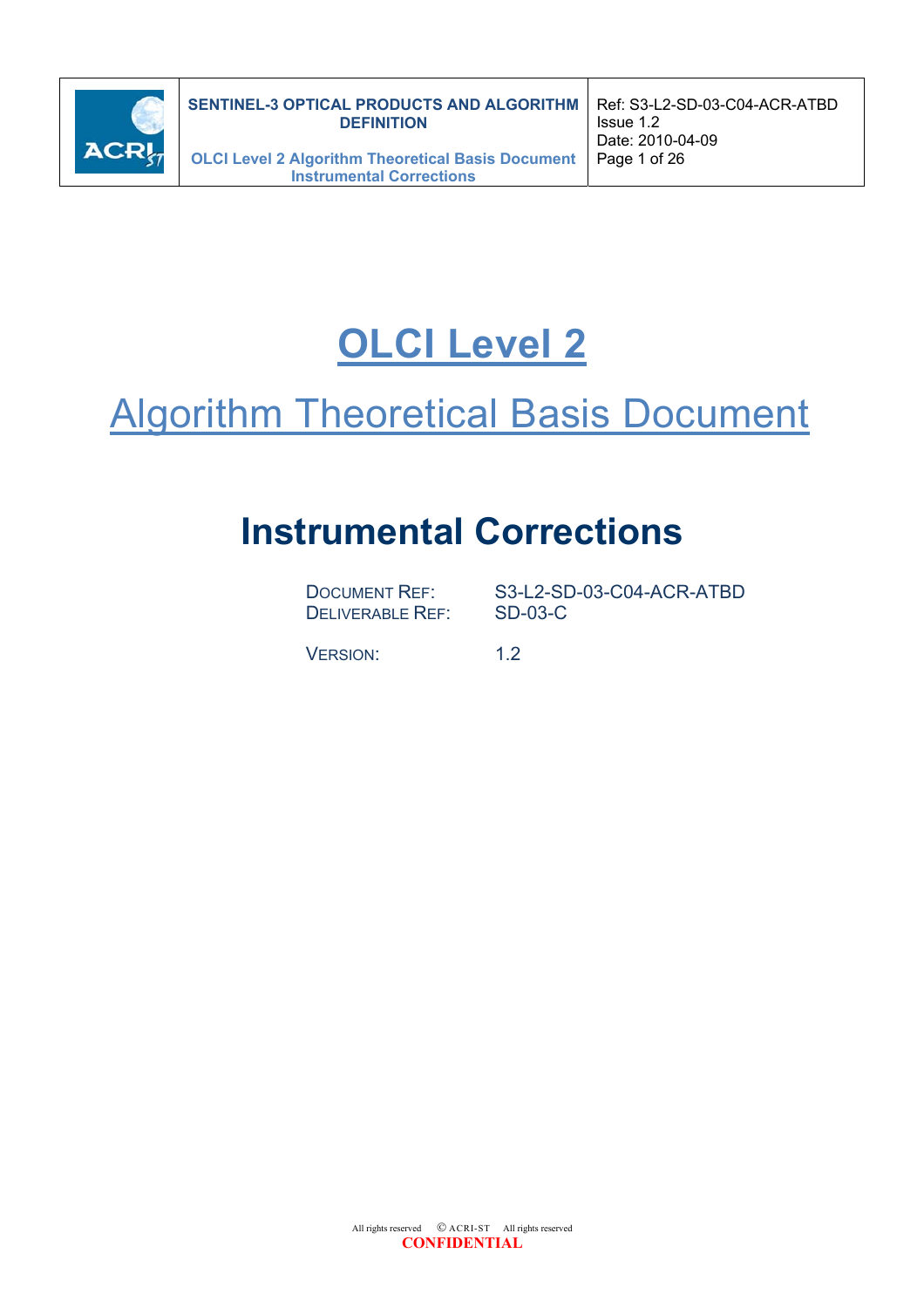

# **Document Signature Table**

| <b>Name</b>                                                                 |                      | <b>Function</b>            | <b>Company</b> | <b>Signature</b> | <b>Date</b> |
|-----------------------------------------------------------------------------|----------------------|----------------------------|----------------|------------------|-------------|
| <b>OLCI Technical</b><br>E. Vincent<br><b>Prepared</b><br>team<br>I. Muguet |                      | <b>ACRI-ST</b>             |                |                  |             |
| <b>Approved</b>                                                             | L. Bourg             | <b>OLCI</b> expert         | <b>ACRI-ST</b> |                  |             |
| <b>Released</b>                                                             | O. Fanton<br>d'Andon | <b>OLCI</b><br>coordinator | <b>ACRI-ST</b> |                  |             |

# **Change record**

| <b>Issue</b> | <b>Date</b> | <b>Description</b>     | <b>Change pages</b>  |
|--------------|-------------|------------------------|----------------------|
| 1.0          | 06/04/2009  | Initial version        |                      |
| 1.2          |             | 09/04/2010 CDR version | 10, 13, 14, 22 to 26 |
|              |             |                        |                      |

# **Distribution List**

| <b>Organisation</b>    | Тο                          | Nb. of<br>copies |
|------------------------|-----------------------------|------------------|
| <b>ESA</b>             | P. Goryl                    |                  |
| <b>EUMETSAT</b>        | Hilary Wilson, Anne OCarrol |                  |
| <b>S3 Optical team</b> | All OLCI team               |                  |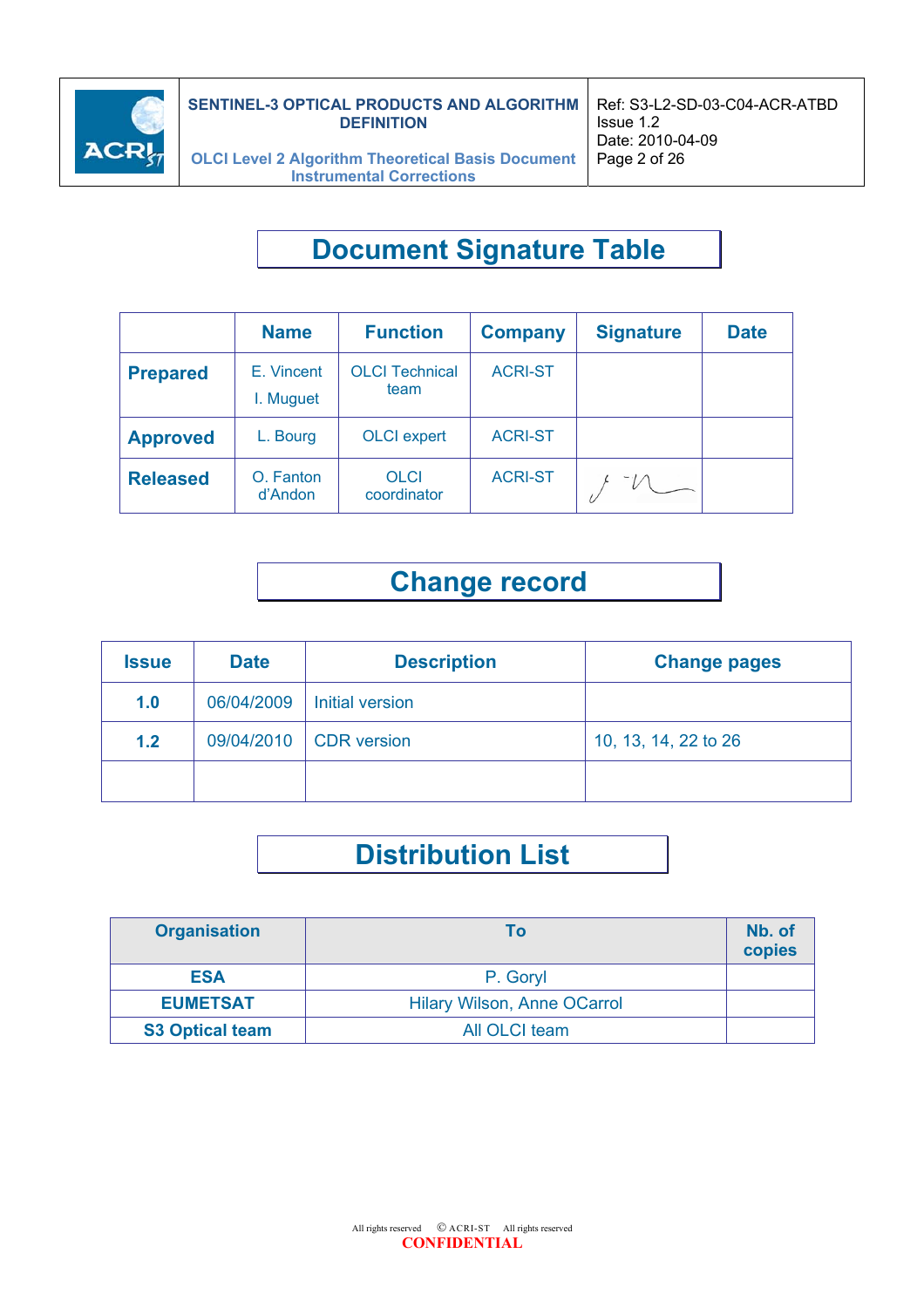

# **Table of content**

| 26 |
|----|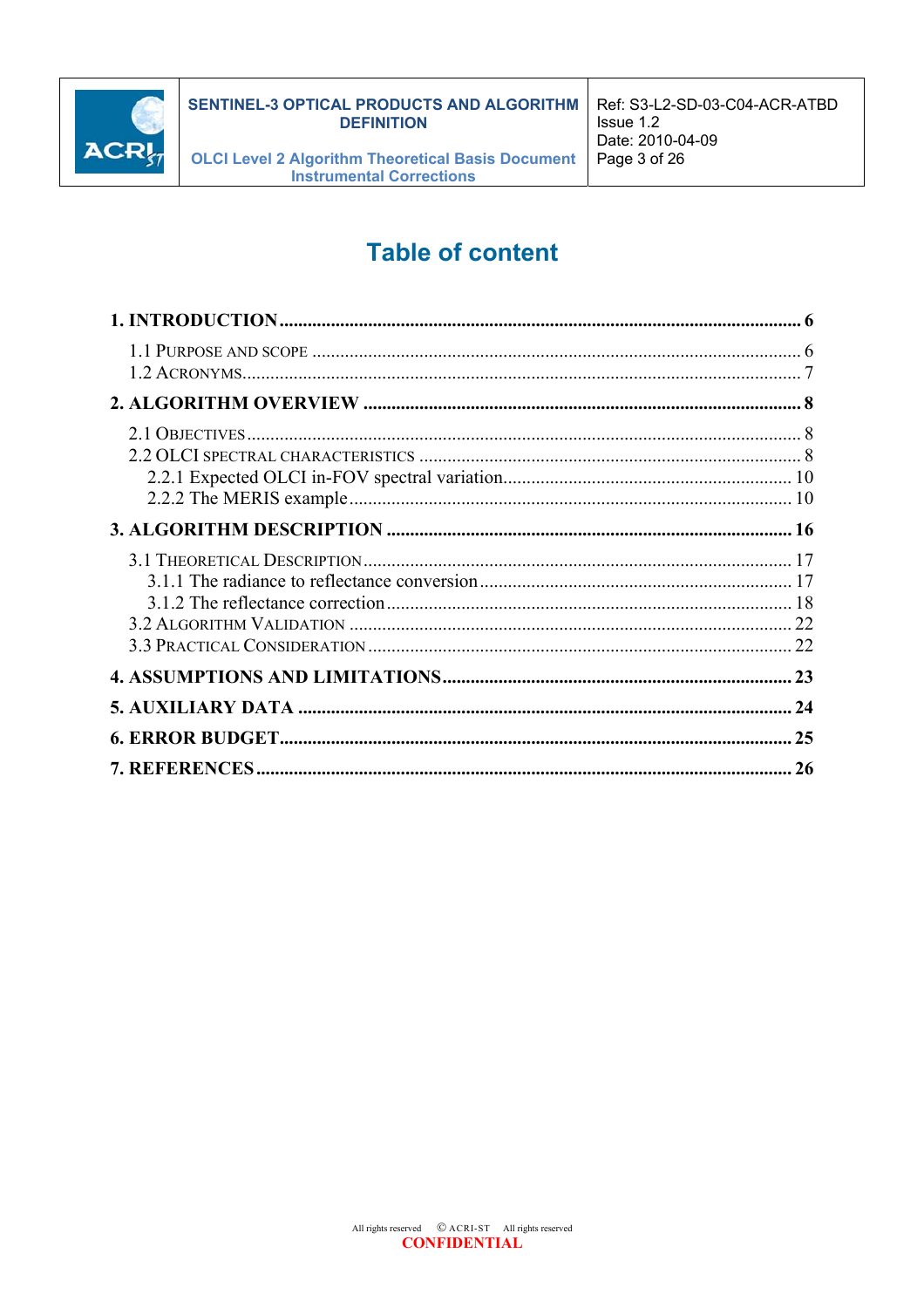

#### **List of Figures**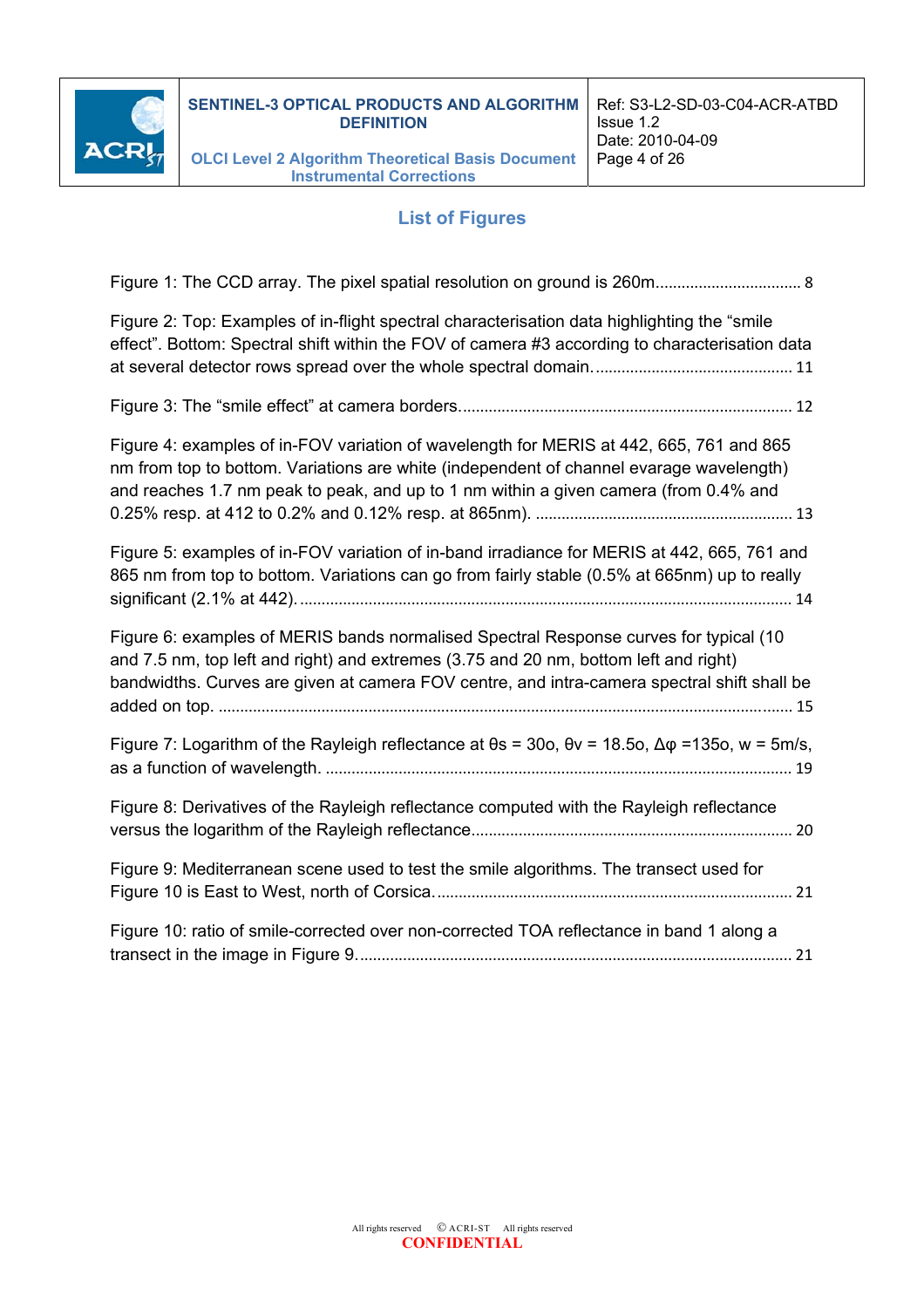

### **List of Tables**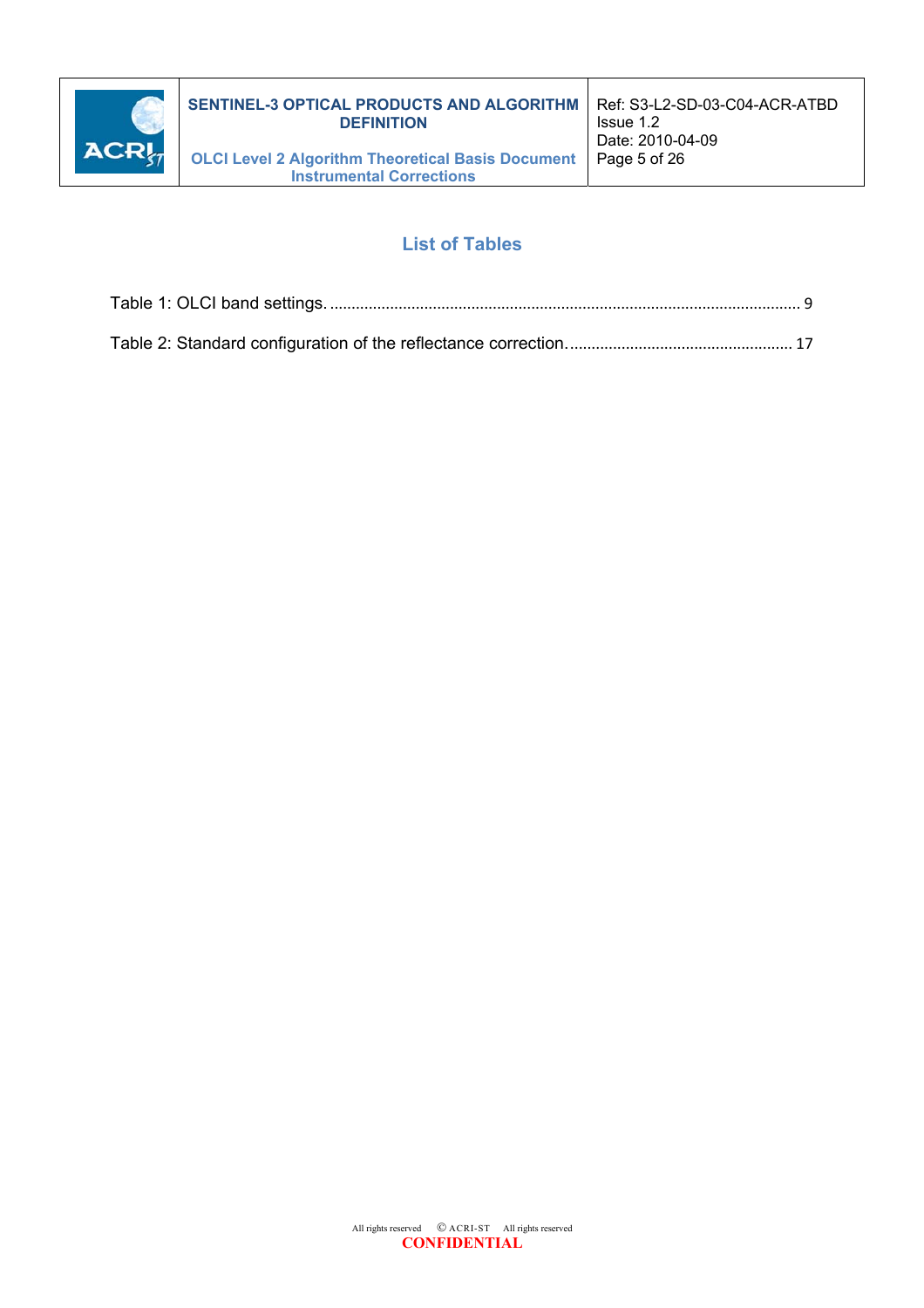

# **1. INTRODUCTION**

### *1.1 Purpose and scope*

OLCI is an imaging spectrometer which will be on-board Sentinel 3 satellite. It's the successor of MERIS, which is presently on-orbit aboard Envisat satellite. Therefore, it inherits the major part of its technical features: it operates in the reflective solar spectral range (390 nm to 1040 nm) with twenty-one (instead of fifteen for MERIS) spectral bands. The instrument has a field of view of 68.5 $^{\circ}$  and covers a swath width of 1250 km. The field of view is shared between five identical optical modules arranged in a fan-shape configuration. The instrument images the Earth's surface using a 'push broom' method. For each imaging line the signal is dispersed to illuminate a 2-D CCD array, on which one direction represents the across-track direction (i.e. along an image line) and the other one the spectral dimension. The 21 spectral bands, that are programmable by ground command both in width and in position by steps of 1.25nm, are constructed by first binning spectral samples directly on the array into micro-bands, and further grouping them digitally into bands before transmission to ground.

Despite the fact that the 5 optical modules have a strictly identical design, limitations in the manufacturing procedures imply slight differences between the modules characteristics. In particular, one can expect that the spectrometers' dispersion laws slightly differ from module to module and thus induce camera to camera variations of the spectral channels central wavelength. In addition, if a row on the detector array should ideally correspond to a constant wavelength across the module's field-of-view, actual characteristics of the optics and slight misalignments of the sub-systems generally induce small variations, often referred to as the "smile effect".

This document aims at providing a comprehensive description of the instrument's spectral characteristics and their potential impact on algorithms likely to expect data acquired at a constant wavelength. It describes an algorithm that (a) properly accounts for the instrument spectral characterisation to convert TOA radiances into TOA reflectances and (b) provides a first order correction of the TOA reflectance for the wavelength variation, accounting for the surface underneath.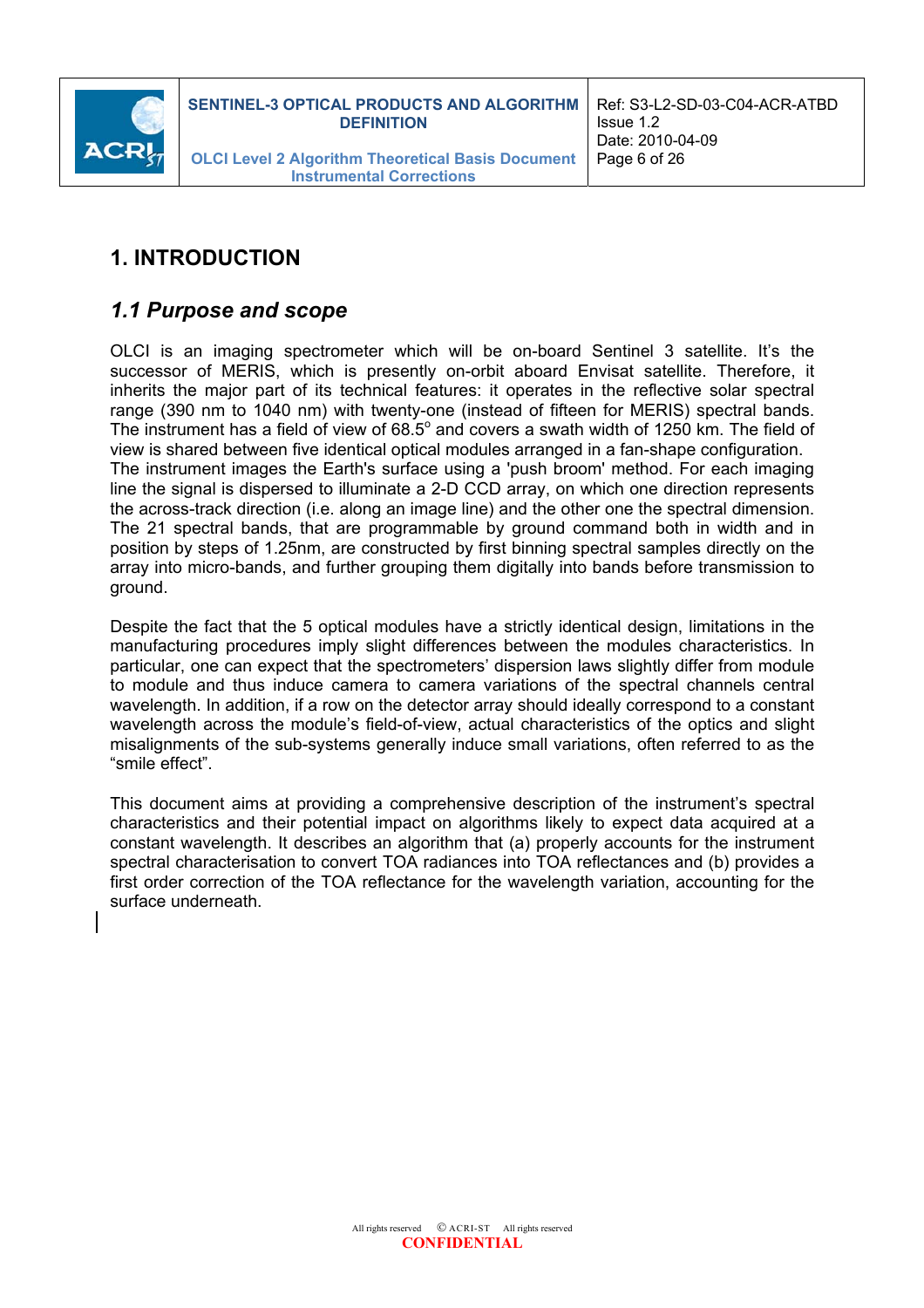

# *1.2 Acronyms*

| <b>CCD</b>   | <b>Charge Coupled Device</b>                  |
|--------------|-----------------------------------------------|
| <b>ESA</b>   | European Space Agency                         |
| <b>FOV</b>   | Field-of-view                                 |
| <b>FWHM</b>  | Full width at half modulation                 |
| <b>LUT</b>   | Look-up table                                 |
| <b>MERIS</b> | <b>MEdium Resolution Imaging Spectrometer</b> |
| N/A          | Not Available                                 |
| <b>OGVI</b>  | <b>OLCI Global Vegetation Index</b>           |
| <b>OTCI</b>  | <b>OLCI Terrestrial Chlorophyll Index</b>     |
| <b>TBC</b>   | To Be Confirmed                               |
| <b>TBD</b>   | To Be Defined                                 |
| <b>TSM</b>   | <b>Total Suspended Matter</b>                 |
| <b>OLCI</b>  | Ocean and Land Colour Instrument              |
| <b>TOA</b>   | Top of Atmosphere                             |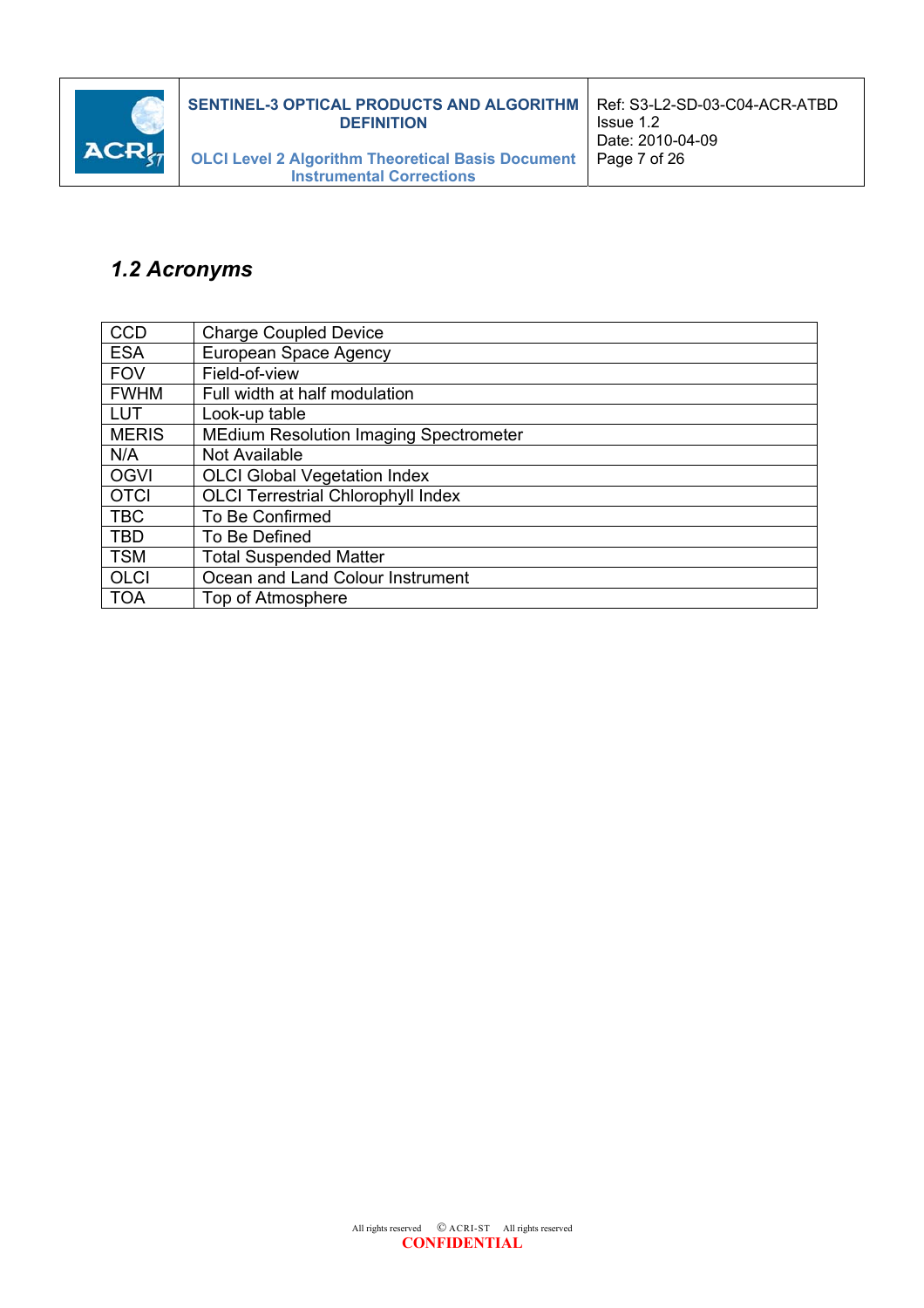

# **2. ALGORITHM OVERVIEW**

# *2.1 Objectives*

The objectives of the algorithms described herein are to provide a mean to downstream algorithms to exploit OLCI data with best possible performance, accounting for the specificities of a multi-detector instrument, and in particular of the in-FOV variations of its spectral characteristics: channel central wavelengths and width.

# *2.2 OLCI spectral characteristics*

OLCI is an imaging spectrometer that will be taken on board Sentinel 3 satellite (European Space Agency mission in the frame of GMES initiative). It is mainly devoted to the ocean and land colour remote sensing and measures the solar radiation reflected by the Earth in 21 spectral bands, programmable in width and position, in the visible and near infra-red.

OLCI is composed of 5 cameras and measures the reflected sunlight using CCD technique; indeed each camera is equipped with a spectrometer and a two-dimensional CCD array located at the optics focal plane. The picture below illustrates the CCD sensor: each CCD horizontal line provides an image line of the swath covered by one camera; the other dimension provides the spectrally dispersed radiance for each pixel along the image line, with a spectral sampling of 1.25 nm.



**Figure 1: The CCD array. The pixel spatial resolution on ground is 260m.** 

The spectral measurements of each pixel along an image line are made by its own set of CCD cells: this induces small variations of the spectral wavelength of each pixel along the image that constitute the so-called "smile effect".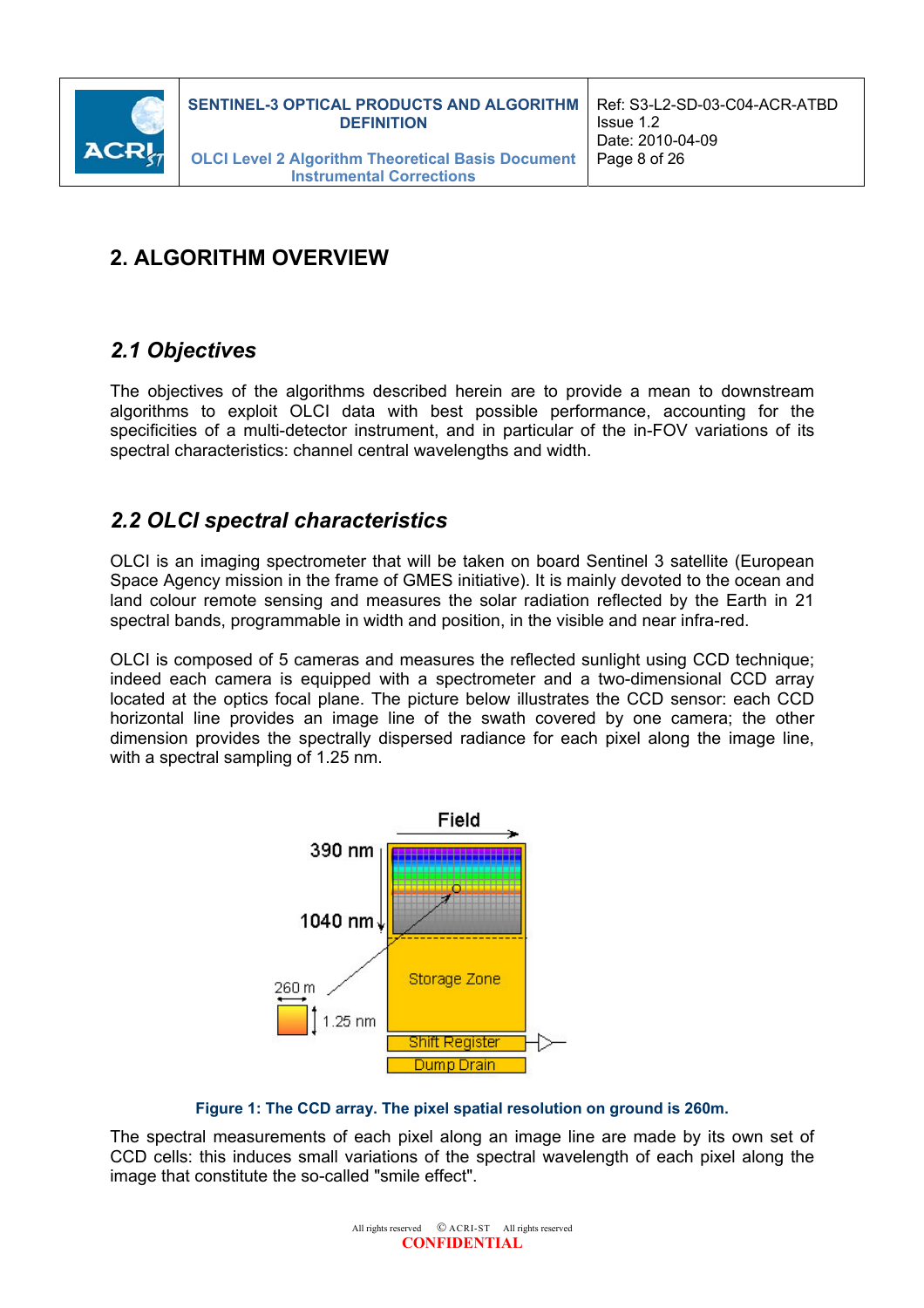

**Instrumental Corrections**

In the case of MERIS, the variation of the wavelength per pixel can reach 1.7 nm from one camera to another and 1.0 nm within one camera.

Even though these variations are small compared to the spectral bandwidth of a band, which is typically 10nm, and can hardly be seen in a radiance image, they can cause disturbances in Level 2 processing algorithms expecting constant wavelengths, because they either observe spectrally sensitive quantities (e.g. oxygen transmittance around 761, chlorophyll fluorescence, vegetation red edge, …), or make use of spectrally sensitive auxiliary data at fixed wavelengths (e.g. the Rayleigh reflectance for atmosphere corrections). These disturbances can result in a visual artefact, "camera borders", or in a reduced accuracy of the Level 2 products.

The following table shows the current definition of the OLCI bands.

| Band            | first spectral<br>element | number of<br>spectral<br>elements | central<br>wavelength | start<br>wavelength | stop<br>wavelength | spectral<br>width |  |
|-----------------|---------------------------|-----------------------------------|-----------------------|---------------------|--------------------|-------------------|--|
|                 | (detectors)               |                                   | (nm)                  |                     |                    |                   |  |
| OA <sub>1</sub> | 3                         | 12                                | 400                   | 392,5               | 407,5              | 15                |  |
| <b>OA2</b>      | 15                        | 8                                 | 412,5                 | 407,5               | 417,5              | 10                |  |
| OA <sub>3</sub> | 39                        | 8                                 | 442,5                 | 437,5               | 447,5              | 10                |  |
| OA <sub>4</sub> | 77                        | 8                                 | 490<br>485            |                     | 495                | 10                |  |
| OA <sub>5</sub> | 93                        | 8                                 | 510                   | 505                 | 515                | 10                |  |
| OA <sub>6</sub> | 133                       | 8                                 | 560                   | 555                 | 565                | 10                |  |
| OA7             | 181                       | 8                                 | 620                   | 615                 | 625                | 10                |  |
| <b>OA8</b>      | 217                       | 8                                 | 665                   | 660                 | 670                | 10                |  |
| OA <sub>9</sub> | 225                       | 6                                 | 673,75                | 670                 | 677,5              | 7,5               |  |
| <b>OA10</b>     | 231                       | 6                                 | 681,25                | 677,5               | 685                | 7,5               |  |
| <b>OA11</b>     | 252                       | 8                                 | 708,75                | 703,75              | 713,75             | 10                |  |
| <b>OA12</b>     | 289                       | 6                                 | 753,75                | 750                 | 757,5              | 7,5               |  |
| <b>OA13</b>     | 297                       | $\overline{2}$                    | 761,25                | 760                 | 762,5              | 2,5               |  |
| <b>OA14</b>     | 299                       | 3                                 | 764,375               | 762,5               | 766,25             | 3,75              |  |
| <b>OA15</b>     | 302                       | $\overline{2}$                    | 767,5                 | 766,25              | 768,75             | 2,5               |  |
| <b>OA16</b>     | 306                       | 12                                | 778,75                | 771,25              | 786,25             | 15                |  |
| <b>OA17</b>     | 373                       | 16                                | 865                   | 855                 | 875                | 20                |  |
| <b>OA18</b>     | 393                       | 8                                 | 885                   | 880                 | 890                | 10                |  |
| <b>OA19</b>     | 405                       | 8                                 | 900                   | 895                 | 905                | 10                |  |
| <b>OA20</b>     | 433                       | 16                                | 940                   | 930                 | 950                | 20                |  |
| <b>OA21</b>     | 489                       | 32                                | 1020                  | 1000                | 1040               | 40                |  |

#### **Table 1: OLCI band settings.**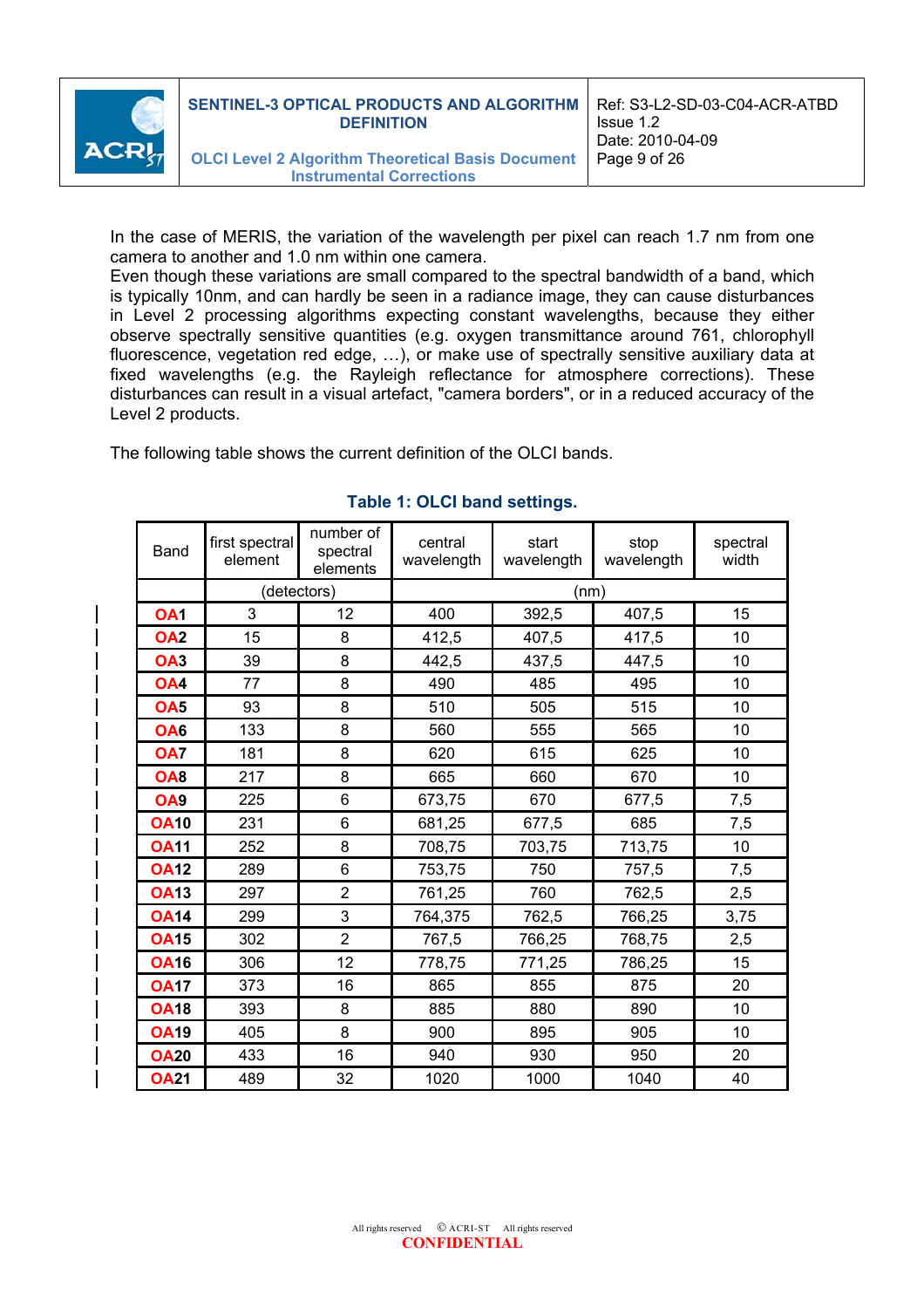

#### **2.2.1 Expected OLCI in-FOV spectral variation**

OLCI spectral characterisation is obviously no yet available and the evaluation of the spectral variations to be expected across its field of view can only rely on OLCI specifications and MERIS experience.

The OLCI specifications regarding channels definition, in addition and with respect to the values of Table 1, are:

|            | OL-DE-020: The spectral misregistration shall be less than 1.4 nm (goal: 1 nm) |
|------------|--------------------------------------------------------------------------------|
| OL-IQ-100: | The position of the solar channels centre shall not vary by more than 1.0 nm   |
|            | (goal: $0.2 \text{ nm}$ ) RMS.                                                 |

Where the spectral misregistration is defined as "the maximum difference between the spectral channel central wavelengths of all the samples acquired in a given channel over an image".

In clear that can be translated as: OLCI channels central wavelength can vary by up to 1.4 nm within the field-of-view but the overall RMS difference with respect to specified value shall remain below 1nm.

A lot of different situations can comply with such a specification, and that makes difficult to evaluate the kind of impact that can be expected. However, considering the instrument design, a few reasonable assumptions can be drawn:

- 1. overall tilt of the iso-wavelength line wrt the CCD array rows within a given camera (alignment)
- 2. curvature of the iso-wavelength line wrt the CCD array rows within a given camera (optical distortion, chromatism ; this is what is in general called "smile")
- 3. discontinuities of the spectral dispersion law between cameras (manufacturing limited accuracy)

According to communication from ESA, the OL-IQ-100 requirement is meant to address temporal variation rather than in-FOV variations. This clarification puts even less constraint on the OLCI spectral homogeneity performance but does not significantly change the overall figure. The only remaining fact is that there should not be intra- or inter-camera variations higher than 1.4 nm. Since the cameras of OLCI can be programmed independently from each other, channel per channel, with a step of 1.25 nm, we remain with the following assumption:

- $\div$  spectral discontinuities at camera interfaces shall be less than 1.4 nm,
- spectral variation inside any camera shall be less than 1.4 nm

The first assumption is not met by MERIS, the second one is below the MERIS performance.

It is thus reasonable to consider the MERIS case as an attempt to quantify the problem.

#### **2.2.2 The MERIS example**

Due to late problem discovery, the MERIS instrument had to be dismounted and reassembled after a maintenance process. On-ground spectral characterisation obtained before this intervention was not fully relevant anymore and was measured again, but to a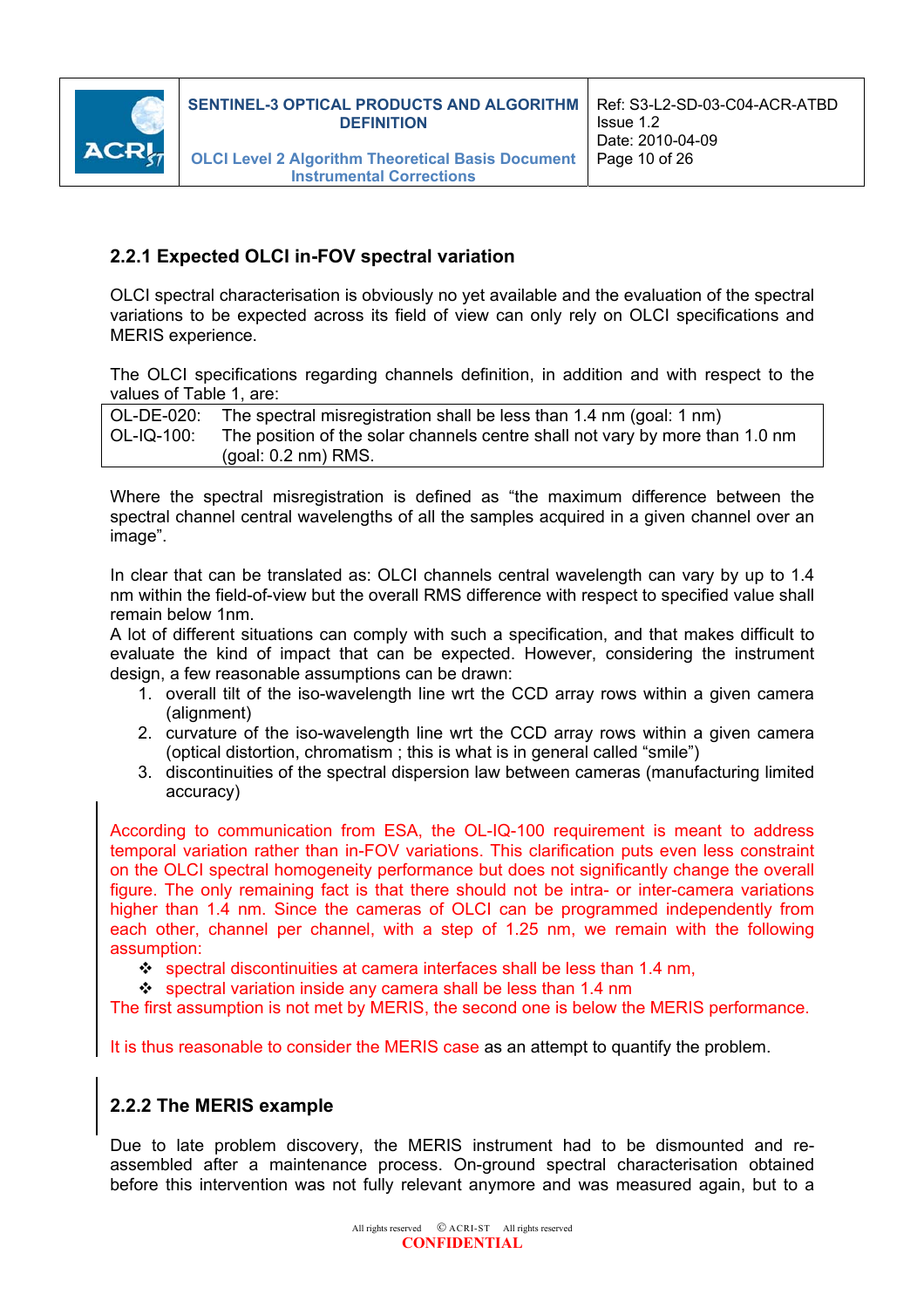

**Instrumental Corrections**

lesser extent. The set of characterisation points was not judged sufficient to derive a reliable global spectral model of the instrument and a set of in-flight methods were designed and operated (see [1] or [2]).

The examples below show the smile effect as it was characterised on MERIS.



#### **Figure 2: Top: Examples of in-flight spectral characterisation data highlighting the "smile effect". Bottom: Spectral shift within the FOV of camera #3 according to characterisation data at several detector rows spread over the whole spectral domain.**

The spectrometer's "smile" has a fairly linear behaviour across the field of view of all cameras and this variation appears to be independent of the absolute wavelength. The intra-camera "smile effect" has been characterised at several wavelengths covering almost the whole spectral domain of the OLCI nominal channels. The whole data set is summarised on the figure below.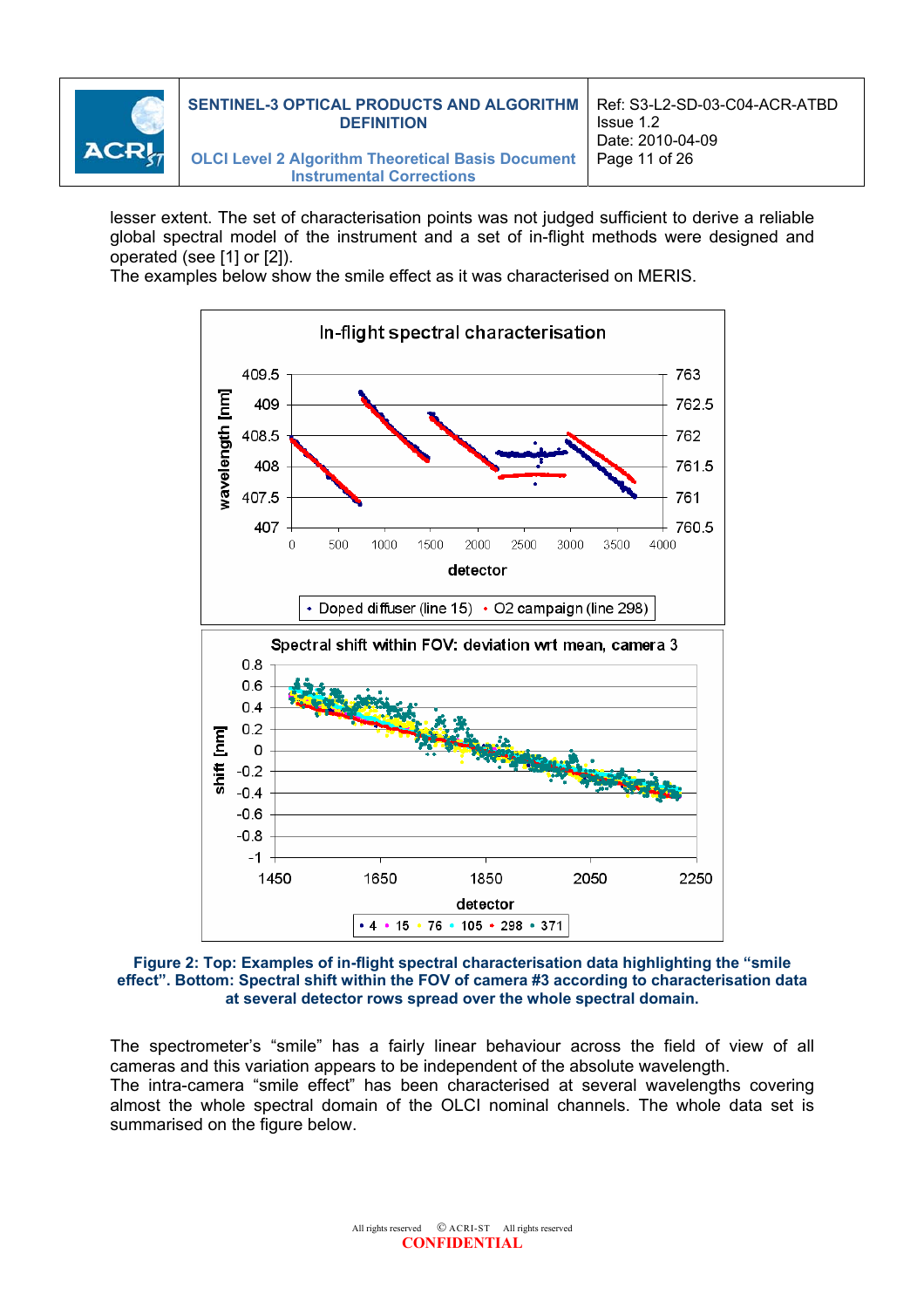

Ref: S3-L2-SD-03-C04-ACR-ATBD Issue 1.2 Date: 2010-04-09 Page 12 of 26

**OLCI Level 2 Algorithm Theoretical Basis Document Instrumental Corrections**



**Figure 3: The "smile effect" at camera borders.** 

From these in-flight measurements, a spectral model was derived allowing to retrieve the central wavelength of every MERIS CCD cell. Unfortunately, no reliable method to characterised in flight the spectral width could be identified and the model had to rely on the sparse on-ground characterisation. It is out of the scope of the present document to present the MERIS spectral model in details but its essential characteristics are that a set of analytic function of CCD rows and columns allow retrieving the central wavelength and bandwidth for every CCD cell. There is one such set for each camera.

Examples of the outputs of the MERIS models are shown below for wavelengths, in-band irradiance, and normalised spectral response curves are shown on for a set of bands representative of the most common (10 and 7.5 nm) and extremes (3.75 and 20 nm) bandwidths of the MERIS nominal band set.

It should be noted that, according to its spectral model, MERIS does not comply with one of the OLCI spectral quality specification criteria listed above: the peak to peak variation is around 1.7 nm for all bands (while 1.4 is requested for OLCI).

On the other hand, the RMS is around 0.4 (1.0 requested) but one shall bear in mind that the modelling removes part of the variability.

Examples of normalised Spectral Response Curves are shown below, for a set of bands representative of the most common (10 and 7.5 nm) and extremes (3.75 and 20 nm) bandwidths of the MERIS nominal band set.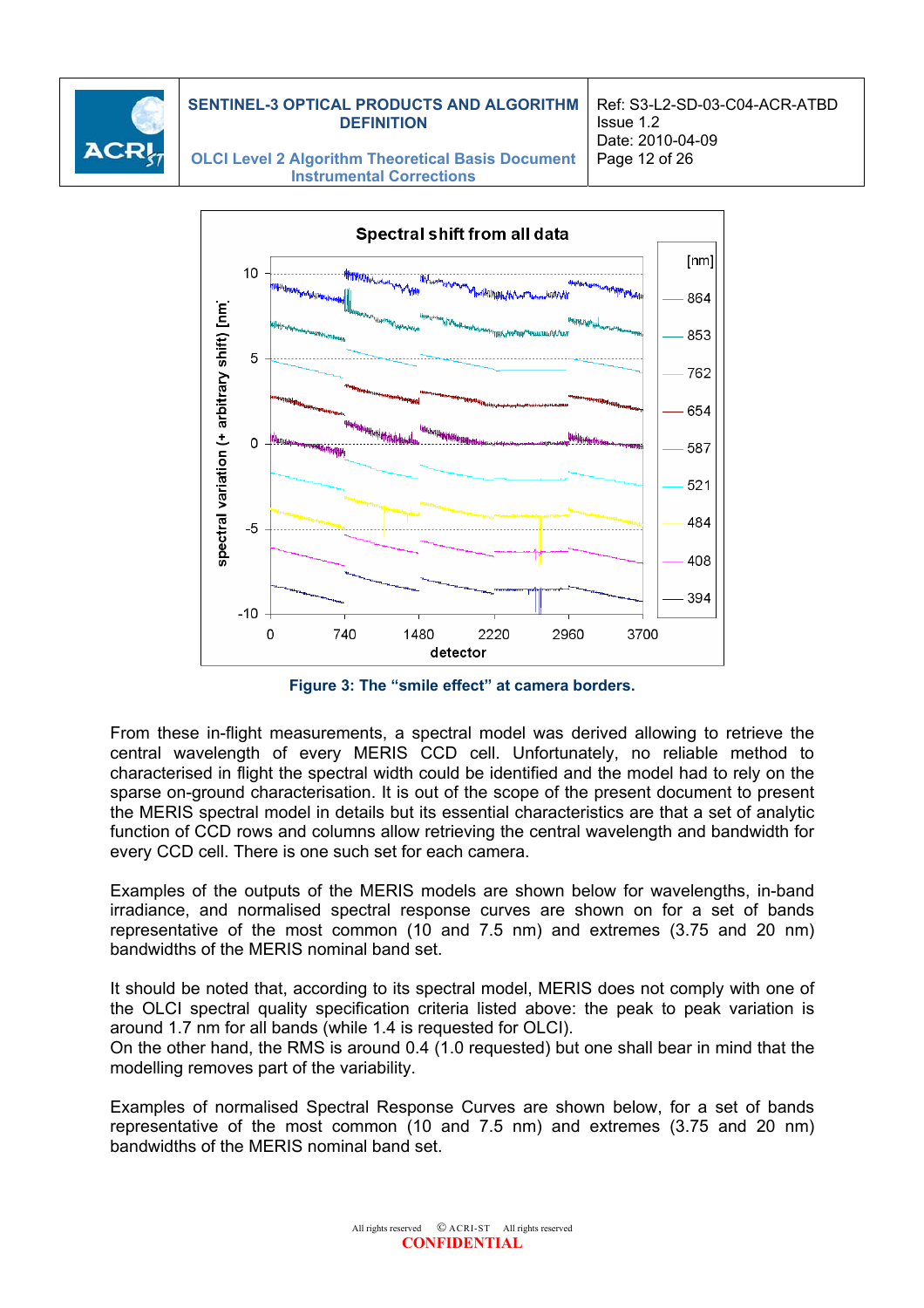

Ref: S3-L2-SD-03-C04-ACR-ATBD Issue 1.2 Date: 2010-04-09 Page 13 of 26

#### **OLCI Level 2 Algorithm Theoretical Basis Document Instrumental Corrections**



**Figure 4: examples of in-FOV variation of wavelength for MERIS at 442, 665, 761 and 865 nm from top to bottom. Variations are white (independent of channel evarage wavelength) and reaches 1.7 nm peak to peak, and up to 1 nm within a given camera (from 0.4% and 0.25% resp. at 412 to 0.2% and 0.12% resp. at 865nm).**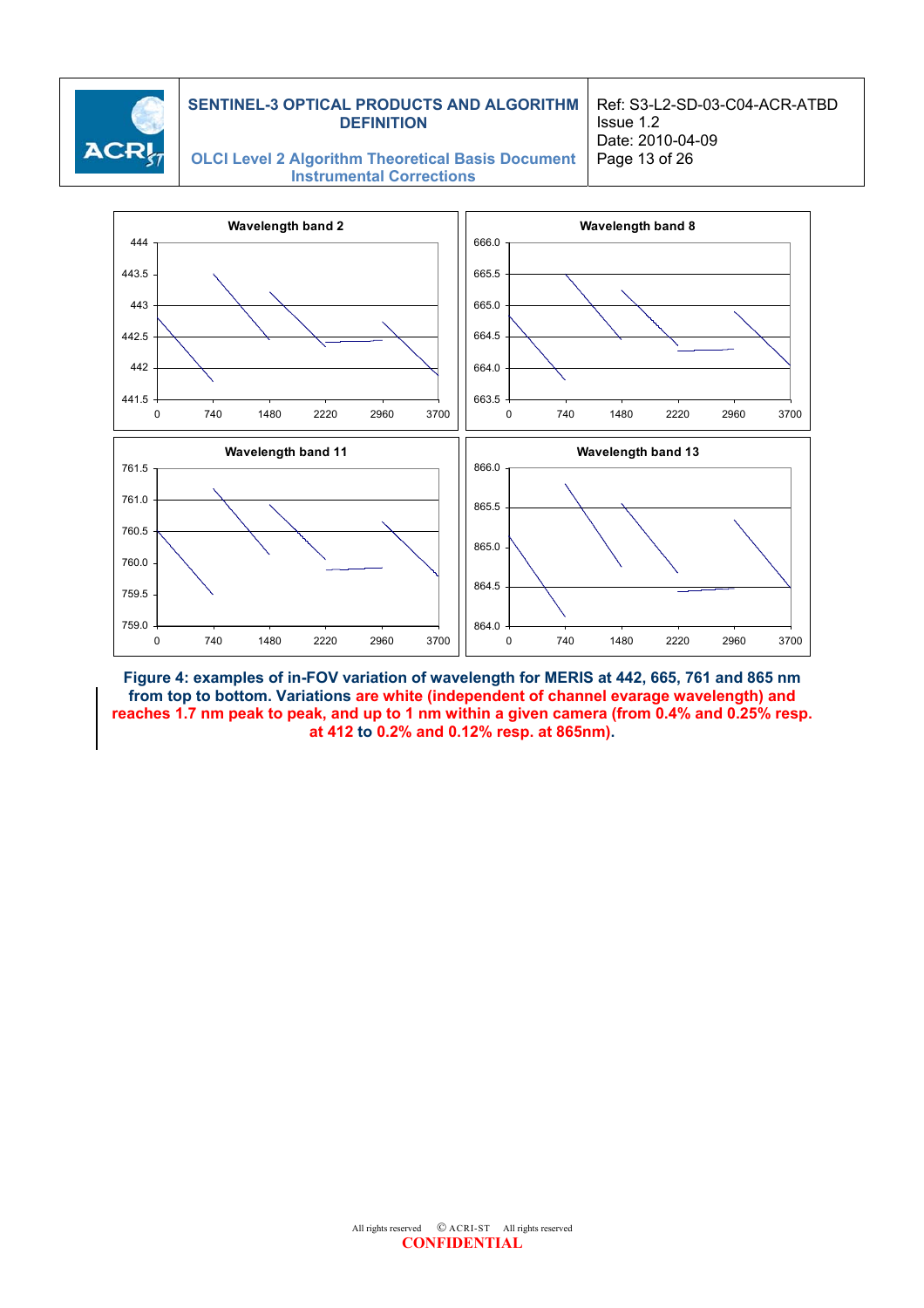

Ref: S3-L2-SD-03-C04-ACR-ATBD Issue 1.2 Date: 2010-04-09 Page 14 of 26

**OLCI Level 2 Algorithm Theoretical Basis Document Instrumental Corrections**



**Figure 5: examples of in-FOV variation of in-band irradiance for MERIS at 442, 665, 761 and 865 nm from top to bottom. Variations can go from fairly stable (0.5% at 665nm) up to really significant (2.1% at 442).**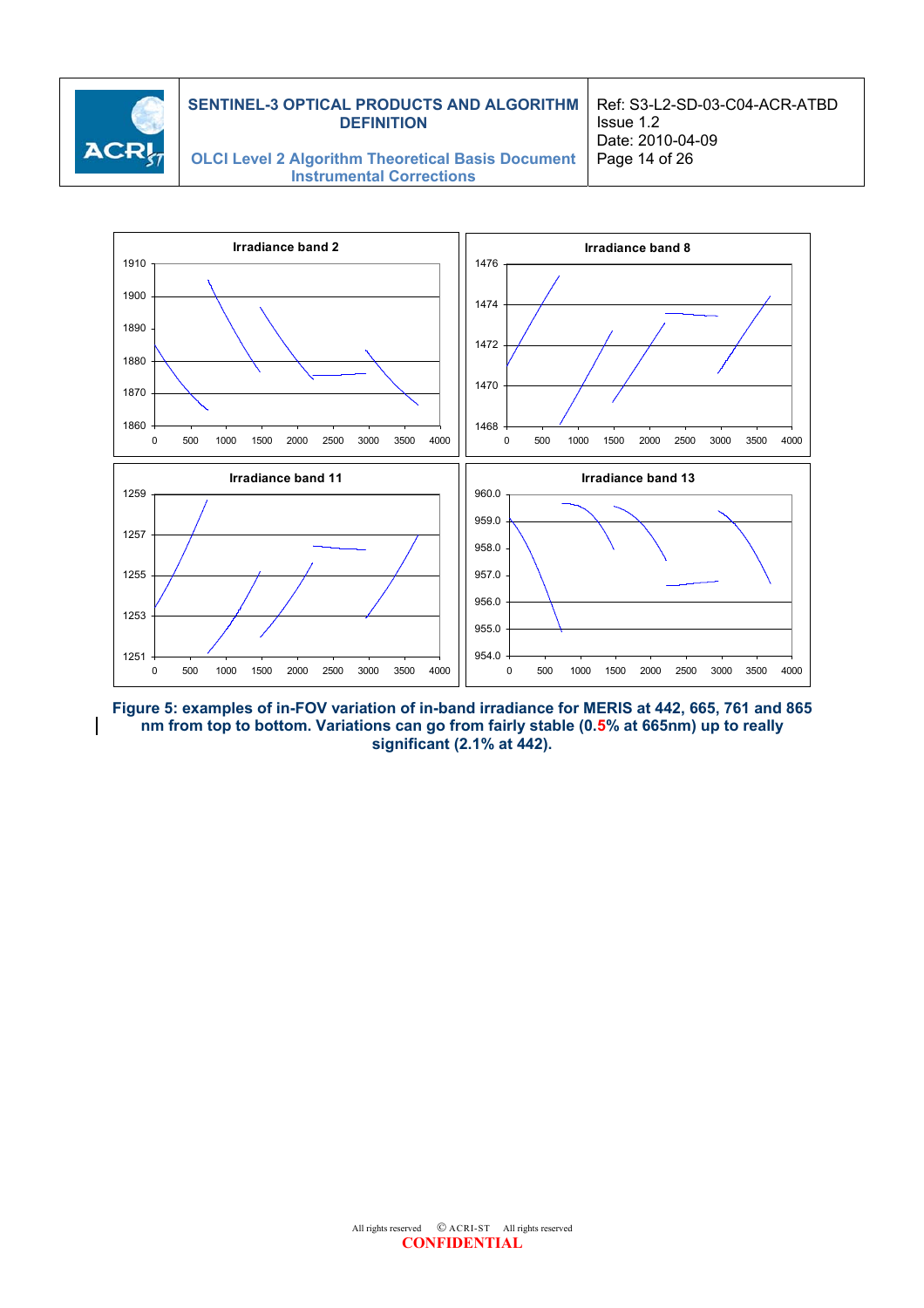

Ref: S3-L2-SD-03-C04-ACR-ATBD Issue 1.2 Date: 2010-04-09 Page 15 of 26

**OLCI Level 2 Algorithm Theoretical Basis Document Instrumental Corrections**



**Figure 6: examples of MERIS bands normalised Spectral Response curves for typical (10 and 7.5 nm, top left and right) and extremes (3.75 and 20 nm, bottom left and right) bandwidths. Curves are given at camera FOV centre, and intra-camera spectral shift shall be added on top.**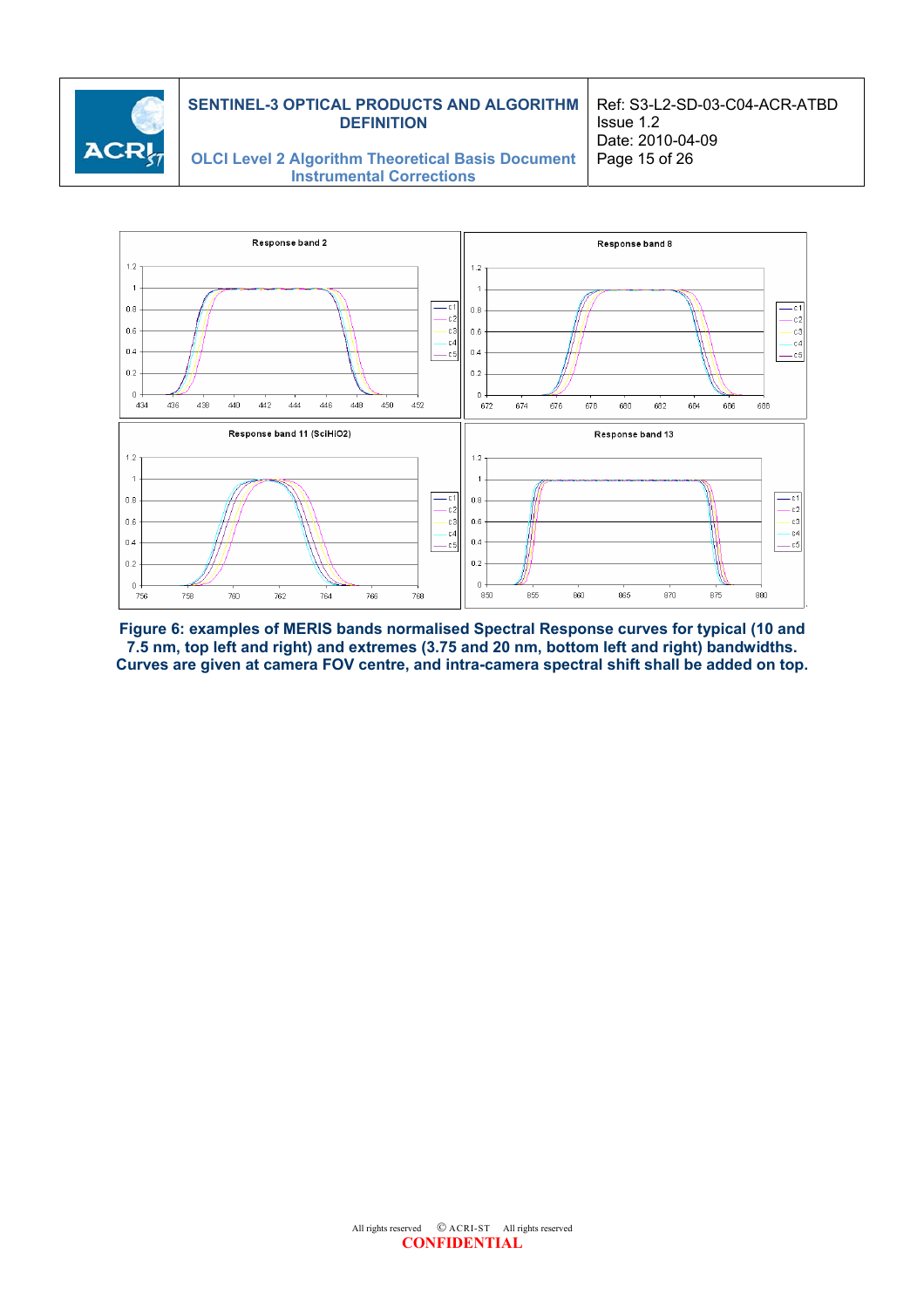

# **3. ALGORITHM DESCRIPTION**

The Instrument Correction algorithm is split in two steps:

- 1. accurate TOA reflectance computation and
- 2. TOA reflectance correction

The first step is mandatory and removes most of the small scale radiance variations due to the non-constant central wavelength of a given band across the instrument field of view, at least for spectrally smooth targets. It shall be applied prior to nay algorithm, even if they require radiance as input. In that case and additional backward conversion to radiance may be applied using solar flux values for nominal wavelengths and bandwidths.

The second step is proposed as an option. It shall apply only to clear sky pixels, with specific algorithms for water and land pixels.

Correction is not made on all bands but restricted to a predefined subset for which those variations can induce significant distortions when used in algorithms based on a fixed wavelength scheme. This subset of bands should ensure smoothness of reflectance local variations with wavelength and allow a good estimation of the reflectance derivative using neighbour bands. The selection of the neighbouring bands shall also be done carefully to ensure best possible spectral slope estimate. The algorithm, for ach surface type, is thus parameterised by three band dependent parameters: the activation switch and the pair of bands from which the spectral slope is to be derived.

There are specific parameter sets for land and water surface types.

Table 2 presents a preliminary set of subsets for water and land in line with the bands definition of Table 1. It also provides the nominal in-band solar irradiance (at reference Sun-Earth distance) that may be used to convert reflectance output by either step 1 or step 2 back to radiance.

Those preliminary settings will have to be carefully revised on the basis of the downstream algorithms. This analysis should also establish whether the same scheme can be applied to all downstream algorithms of a given processing branch (water or land) or if correction setting shall be further split according to algorithms needs.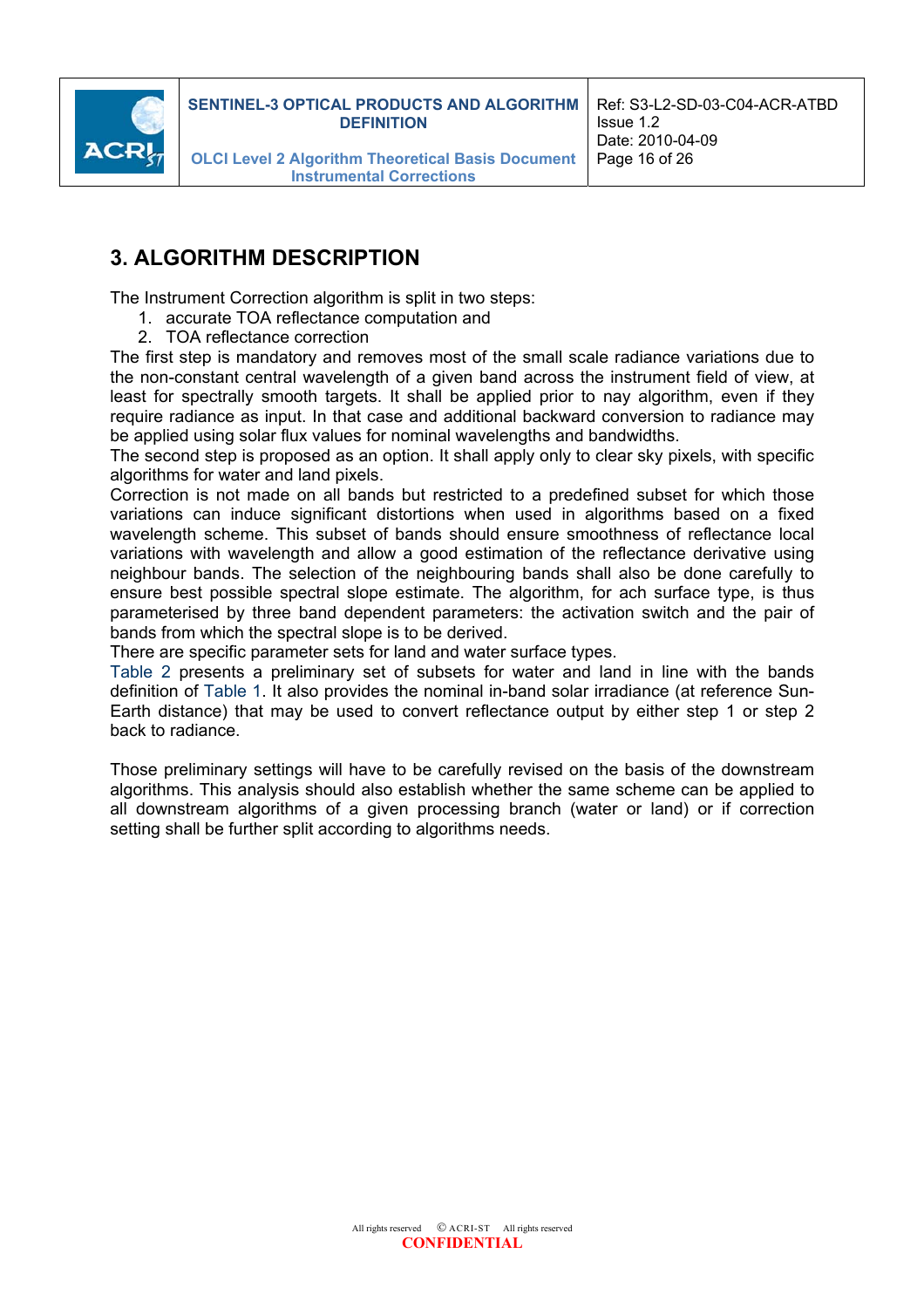

Ref: S3-L2-SD-03-C04-ACR-ATBD Issue 1.2 Date: 2010-04-09 Page 17 of 26

**OLCI Level 2 Algorithm Theoretical Basis Document Instrumental Corrections**

|                 | Water                               |                 |                 | Land                                |                 |                |                                            |                                              |
|-----------------|-------------------------------------|-----------------|-----------------|-------------------------------------|-----------------|----------------|--------------------------------------------|----------------------------------------------|
| Band            | reflectance<br>correction<br>switch | Lower<br>band   | Upper<br>band   | reflectance<br>correction<br>switch | Lower<br>band   | Upper<br>band  | Reference<br>Central<br>wavelength<br>(nm) | $E_0$ (W.m <sup>-2</sup> .um <sup>-1</sup> ) |
| O <sub>1</sub>  | 1                                   | O <sub>1</sub>  | O <sub>2</sub>  | 1                                   | O <sub>1</sub>  | O <sub>2</sub> | 400                                        | 1,4418                                       |
| O <sub>2</sub>  | 1                                   | O <sub>1</sub>  | O <sub>3</sub>  | 1                                   | O <sub>1</sub>  | O <sub>3</sub> | 412.5                                      | 1,6852                                       |
| O <sub>3</sub>  | 1                                   | O <sub>2</sub>  | O <sub>4</sub>  | 1                                   | O <sub>2</sub>  | O <sub>4</sub> | 442.5                                      | 1,8641                                       |
| O <sub>4</sub>  | 1                                   | O <sub>3</sub>  | O <sub>5</sub>  | $\mathbf{1}$                        | O <sub>3</sub>  | O <sub>5</sub> | 490                                        | 1,9237                                       |
| O <sub>5</sub>  | 1                                   | O <sub>4</sub>  | O <sub>6</sub>  | 1                                   | O <sub>4</sub>  | O <sub>6</sub> | 510                                        | 1,9435                                       |
| O <sub>6</sub>  | 1                                   | O <sub>5</sub>  | O <sub>7</sub>  | $\mathbf{1}$                        | O <sub>5</sub>  | O7             | 560                                        | 1,8044                                       |
| O <sub>7</sub>  | 1                                   | O <sub>6</sub>  | O <sub>8</sub>  | 1                                   | O <sub>6</sub>  | O <sub>8</sub> | 620                                        | 1,6534                                       |
| O <sub>8</sub>  | 1                                   | O <sub>7</sub>  | O <sub>9</sub>  | $\mathbf{1}$                        | O <sub>7</sub>  | O <sub>9</sub> | 665                                        | 1,5323                                       |
| O <sub>9</sub>  | 1                                   | O <sub>8</sub>  | O <sub>9</sub>  | $\mathbf{1}$                        | O <sub>8</sub>  | O10            | 673.75                                     | 1,4979                                       |
| O <sub>10</sub> | $\mathbf 0$                         | N/A             | N/A             | $\mathbf{1}$                        | O <sub>9</sub>  | O11            | 681.25                                     | 1,4724                                       |
| O11             | 1                                   | 011             | O12             | $\mathbf{1}$                        | O10             | O12            | 708.75                                     | 1,4084                                       |
| O12             | $\mathbf{1}$                        | O11             | O12             | $\mathbf{1}$                        | O11             | 012            | 753.75                                     | 1,2659                                       |
| O <sub>13</sub> | $\mathbf 0$                         | N/A             | N/A             | $\mathbf 0$                         | N/A             | N/A            | 761.25                                     | 1,2521                                       |
| O14             | $\mathbf 0$                         | N/A             | N/A             | $\mathbf 0$                         | N/A             | N/A            | 764.375                                    | 1,2485                                       |
| O <sub>15</sub> | $\mathbf 0$                         | N/A             | N/A             | $\mathbf 0$                         | N/A             | N/A            | 767.5                                      | 1,2221                                       |
| O16             | 1                                   | O <sub>16</sub> | O17             | $\mathbf{1}$                        | O <sub>16</sub> | O17            | 778.75                                     | 1,1845                                       |
| O17             | 1                                   | O16             | O18             | 1                                   | O16             | O18            | 865                                        | 0,9582                                       |
| O18             | 1                                   | O <sub>17</sub> | O <sub>18</sub> | $\mathbf{1}$                        | O17             | O18            | 885                                        | 0,9295                                       |
| O19             | $\mathbf 0$                         | N/A             | N/A             | $\mathbf 0$                         | N/A             | N/A            | 900                                        | 0,8957                                       |
| O20             | $\mathbf 0$                         | N/A             | N/A             | $\mathbf 0$                         | N/A             | N/A            | 940                                        | 0,8247                                       |
| O21             | 1                                   | O18             | <b>O21</b>      | 1                                   | O <sub>18</sub> | <b>O21</b>     | 1020                                       | 0,6940                                       |

#### **Table 2: Standard configuration of the reflectance correction.**

The reflectance correction switches define the bands on which it shall apply. The lower and upper band indices specify the adjacent bands to be used for spectral slope estimates. The reference wavelength is the wavelength to which reflectance is corrected, and  $E_0$  the corresponding solar irradiance.

### *3.1 Theoretical Description*

#### **3.1.1 The radiance to reflectance conversion**

Use of per pixel in-band equivalent irradiance in the conversion of radiance into top-of atmosphere (TOA) reflectance:

$$
\rho\left(\lambda_{b, pixel}\right) = \pi \cdot \frac{L\left(\lambda_{b, pixel}\right)}{E_0\left(\lambda_{b, pixel}\right) \cdot \cos(\theta_s)}
$$
 Eq. 1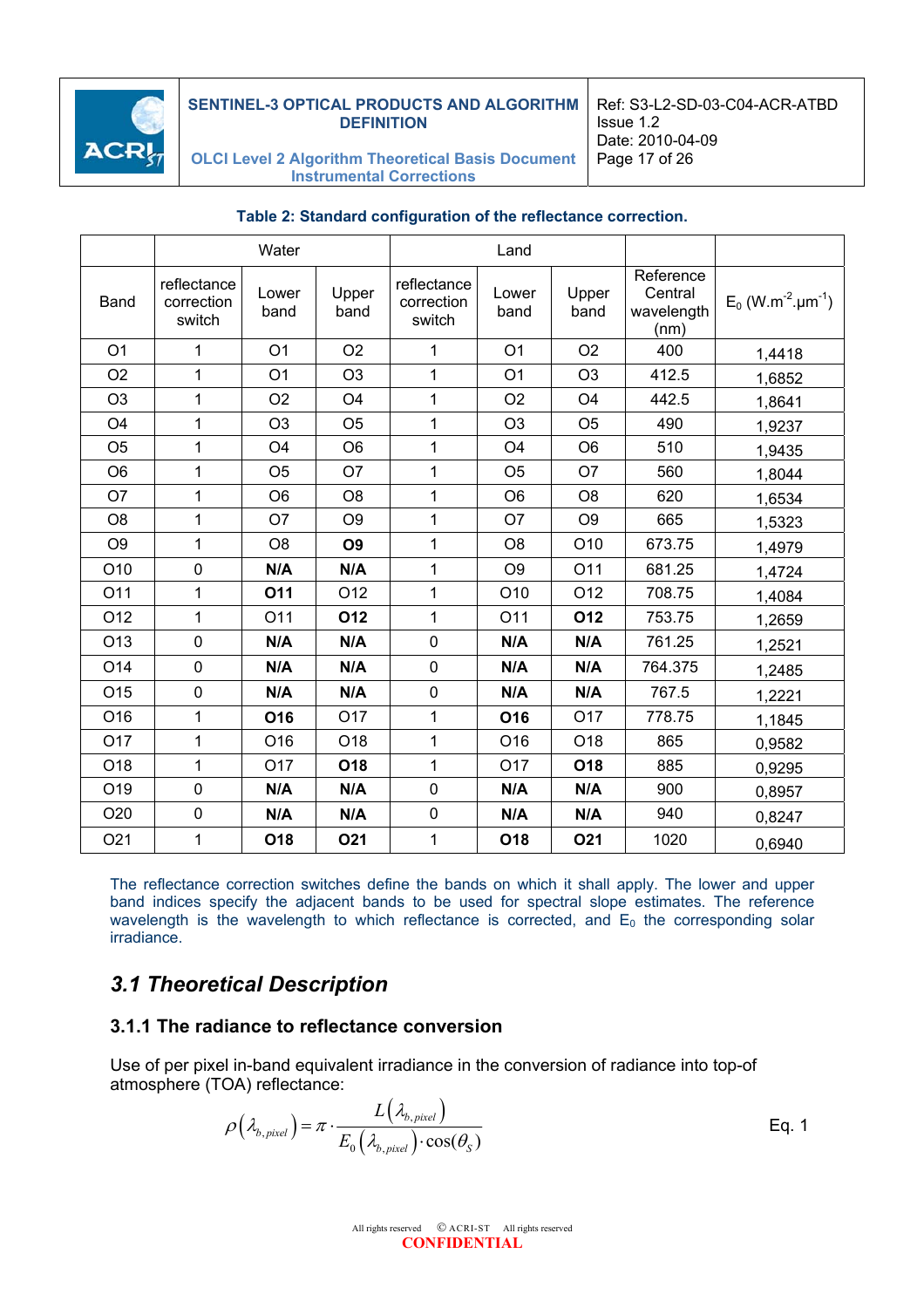

where L is the measured radiance at pixel wavelength,  $E_0$  the in-band irradiance corrected for daily variations, and  $\overline{s}$  is the Sun zenith angle at the pixel location

It should be noted here that pixel specifically refers to an instrument (set of) detectors, and not to an image co-ordinate. Should the latter differ from the former, it is assumed that the Level 1 product provides a suitable way to establish a non ambiguous correspondence.

That correction is systematically applied to all 21 bands and requires the use of the same spectral model than the one used during Level 1 processing, in order to remain consistent with instrument calibration. It is assumed that a consistently computed set of solar flux values are provided by the Level 1, preferably within the Level 1 product itself to ensure optimised configuration control. It is assumed as well that the Sun zenith angles are available from the Level 1 product.

Apart from that it does not require particular applicability conditions or specific auxiliary data. Should any Level 2 algorithm require radiance as input, the can be derived thanks to:

$$
L'(\lambda_{btheo}) \simeq \frac{\rho(\lambda_{b,pixel}) \cdot E_0^{ref}(\lambda_{btheo}) \cdot \cos(\theta_s)}{\pi}
$$
 Eq. 2

Preliminary values of  $E_0^{ref}$  ( $\lambda_{\text{btheo}}$ ) are given in Table 2

#### **3.1.2 The reflectance correction**

The reflectance correction, that is often referred to as the "smile correction", consists in the correction of TOA reflectance from pixel wavelength to nominal one, using a first order Taylor expansion. **It applies to reflectances which are already corrected for gaseous absorption**. The rationale for that is twofold:

- Gaseous absorption often falls into the category of "sharp spectral signature" that the present algorithm is unable to handle accurately
- \* Some corrections schemes may perfectly handle variable wavelengths providing they are accurately known

#### *3.1.2.1 Case of Land pixels*

The main idea is the following, ie a first order Taylor approximation, assuming that the TOA reflectances, once corrected for gaseous absorption, are quite smooth wrt wavelength:

$$
\rho_{corr}(\lambda_0) = \rho_{meas}(\lambda_{pixel}) + \frac{\partial \rho}{\partial \lambda} \cdot (\lambda_0 - \lambda_{pixel})
$$
 Eq. 3

where the local reflectance spectral derivative is estimated by finite differences:

$$
\frac{\partial \rho}{\partial \lambda} \approx \left[ \frac{\rho_{meas} \left( \lambda_{2, pixel} \right) - \rho_{meas} \left( \lambda_{1, pixel} \right)}{\left( \lambda_{2, pixel} - \lambda_{1, pixel} \right)} \right]
$$
 Eq. 4

**Note:** based on the MERIS heritage, this processing should apply to the OTCI processing, but not to the OGVI one.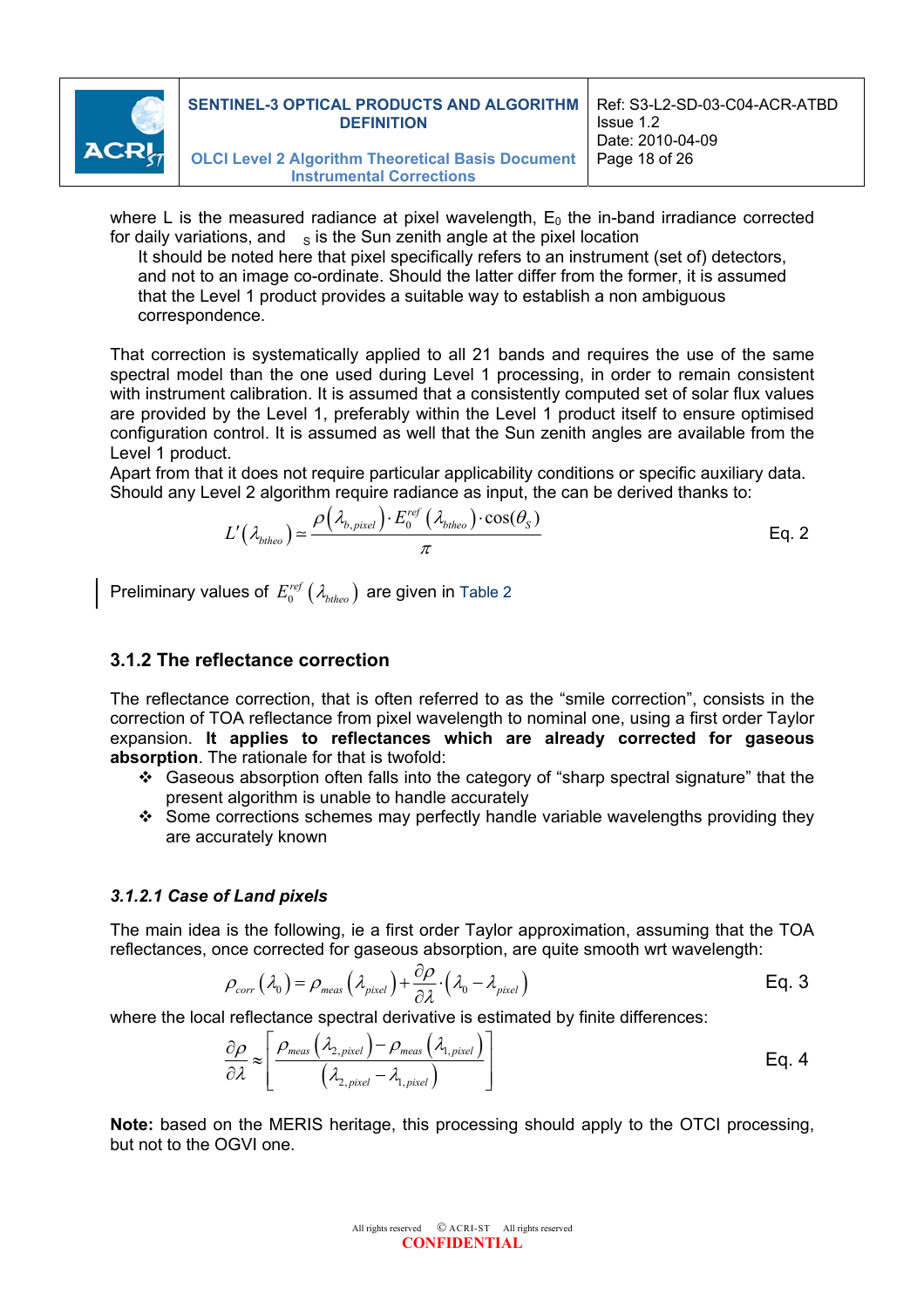

#### *3.1.2.2 Case of water pixels*

In the case of water pixels, the accuracy of the correction can be improved taking advantage of accurate knowledge of the Rayleigh scattering (LUTs). This is particularly relevant since Rayleigh scattering is generally by far the signal contributor with the highest spectral slope (in absolute). Over clear to moderately turbid waters, the coupling between molecular and aerosol scattering is sufficiently small to be considered as negligible in the frame of the reflectance correction. We thus propose a correction scheme that splits the signal into Rayleigh reflectance and Rayleigh corrected reflectance, accounting for the remaining contributors: water, water-air interface, aerosols and coupling terms.

Let's denote  $\rho_R$  the Rayleigh part and  $\rho_r$  the residue, so that we have:  $\rho_{T\Omega A} = \rho_R + \rho_r$ 

The strong spectral dependence of the molecular contribution is best captured if discrete derivatives of the logarithm of  $p_R$  (Figure 7) are used, instead of discrete derivatives of  $p_R$ , as shown in Figure 8 (red curve).



**Figure 7: Logarithm of the Rayleigh reflectance at θs = 30o, θv = 18.5o, ∆φ =135o, w = 5m/s, as a function of wavelength.**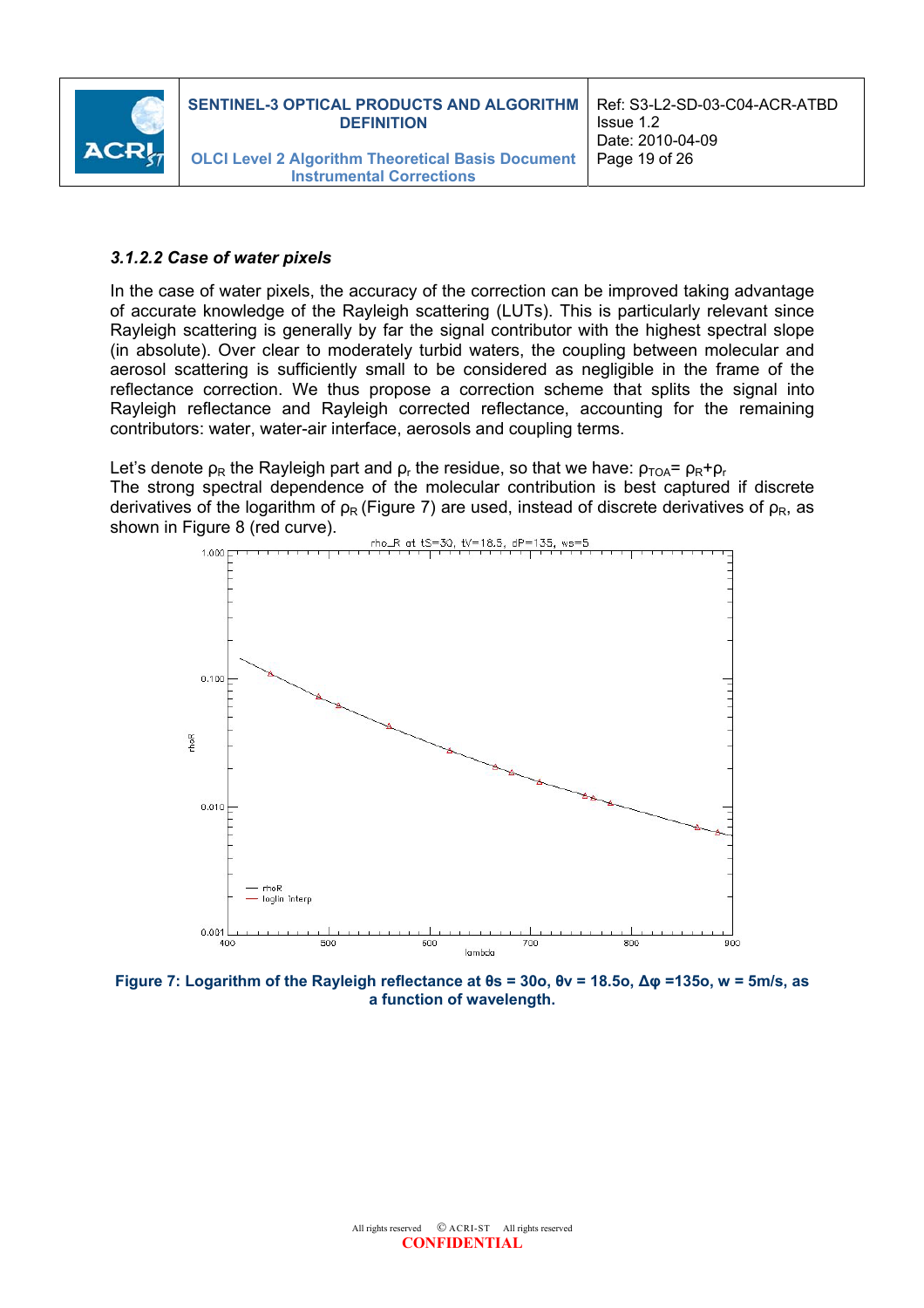



#### **Figure 8: Derivatives of the Rayleigh reflectance computed with the Rayleigh reflectance versus the logarithm of the Rayleigh reflectance.**

Presumably, the spectral dependence of the residue is less pronounced, at least outside of the red region, so that discrete derivatives taken on the residue may be acceptable.

Ignoring for the moment the specific problems posed by the chlorophyll absorption peak at 665 nm and the fluorescence band at 673 & 681 nm, the correction consists in:

- 1) extrapolating the Rayleigh contribution known at nominal wavelengths to the exact wavelength of a pixel.
- 2) subtracting this contribution to the TOA reflectance,

 $-0.0006$ 

- 3) extrapolating residue from pixel wavelength to nominal wavelength ( $1<sup>st</sup>$  order Taylor),
- 4) adding the nominal Rayleigh contribution back to the corrected residue.

This scheme should provide a better accuracy than the global correction on TOA reflectance (as applied to the land pixels). Figure 9 and Figure 10 show a comparison of the different smile correction algorithms along a transect in the Ligurian Sea.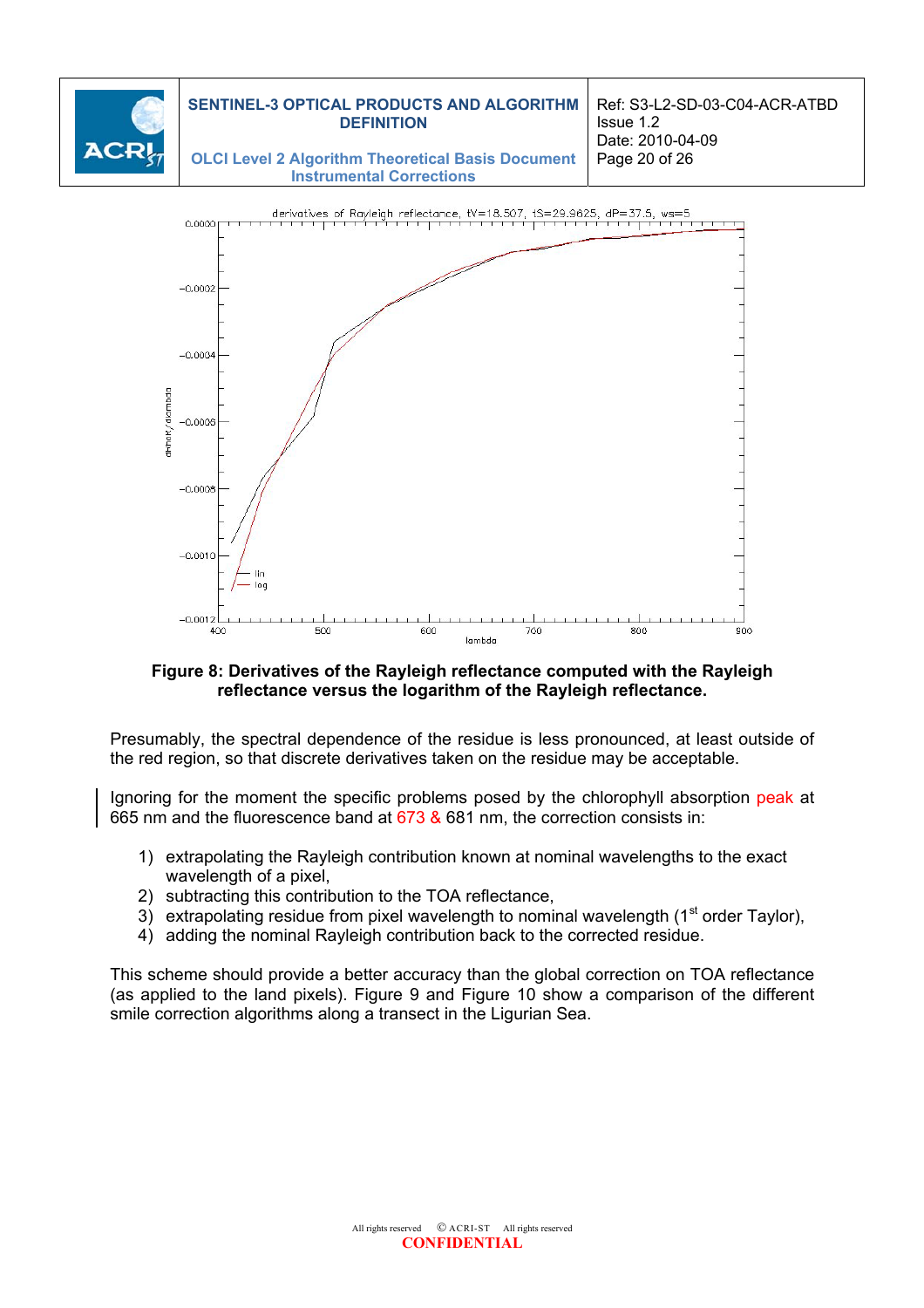

Ref: S3-L2-SD-03-C04-ACR-ATBD Issue 1.2 Date: 2010-04-09 Page 21 of 26

**OLCI Level 2 Algorithm Theoretical Basis Document Instrumental Corrections**



**Figure 9: Mediterranean scene used to test the smile algorithms. The transect used for Figure 10 is East to West, north of Corsica.** 



**Figure 10: ratio of smile-corrected over non-corrected TOA reflectance in band 1 along a transect in the image in Figure 9.** 

**Camera1 is to the left, camera 5 to the right. Current smile correction used for MERIS is represented in green (same as the proposed method for land pixels), smile correction limited to Rayleigh in red (steps 1, 2 & 4 of above algorithm description), and smile correction applied to both Rayleigh reflectance and residue in blue (steps 1 to 4). Water pixels are located in part of camera 1, camera 2 and a small part of camera 3 and identified by the horizontal dashed line.** 

Clearly, there exist large differences between these three smile corrections, the most accurate being presumably the double correction of the Rayleigh and the residue.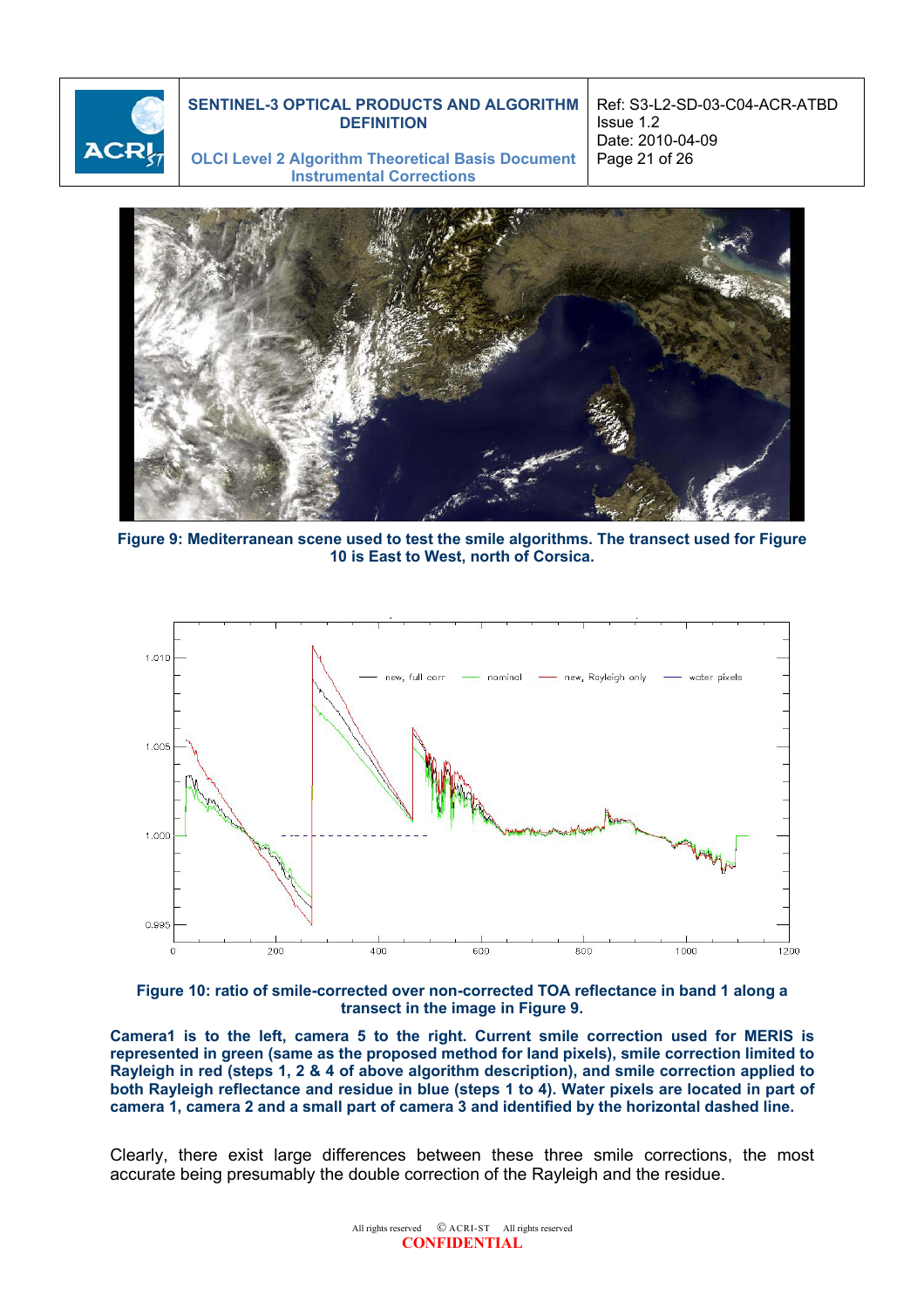

That step shall not be applied on every band: indeed, it requires to be carefully tuned to ensure that the local spectral variation around a given channel position can be estimated with sufficient accuracy by a linear approximation. If such conditions cannot be met, e.g. for bands located inside absorption lines like bands 12, 13, 19 and 23 or for sharp spectral features like phytoplankton chlorophyll fluorescence, the reflectance correction shall be disabled, thanks to the dedicated switches. For these reasons, the smile correction switches as well as the band pairs selected for the spectral slope estimates are specified according to the surface type below, namely water or land, via auxiliary data parameters. Table 2 presents the setting of the operational Level 2 processing.

# *3.2 Algorithm Validation*

This algorithm is satisfactorily used on MERIS data since early mission (the need had not been identified before launch), in an early version in which the method currently proposed for Land was applied also over Water. The version has proved to significantly improve the continuity at camera interface for sensitive products like TSM and YS (waters) or TCI (land). The evolution of the correction over water is part of the currently evaluated changes in the MERIS Level 2 processing chain, and no reported results are available yet. However it is based on theoretical considerations on the spectral shape of the Rayleigh scattering – confirmed by radiative transfer simulations – and it is thus expected to get better performances.

# *3.3 Practical Consideration*

It is of utmost importance that the Smile Correction above water is applied using the same assumptions and auxiliary data regarding the Rayleigh scattering than the Atmosphere Correction algorithm, this to ensure full consistency of the output data with downstream processing.

The algorithm is designed to correct for small variations of the central wavelength of OLCI channels, using rough spectral slope estimates from nearby channels: it thus cannot correct for sharp spectral features like those induced by narrow atmospheric absorption lines or strong spectral transitions of relatively bright targets (e.g. the vegetation red-edge).

As a consequence it must be applied downstream an appropriate correction for gaseous absorption.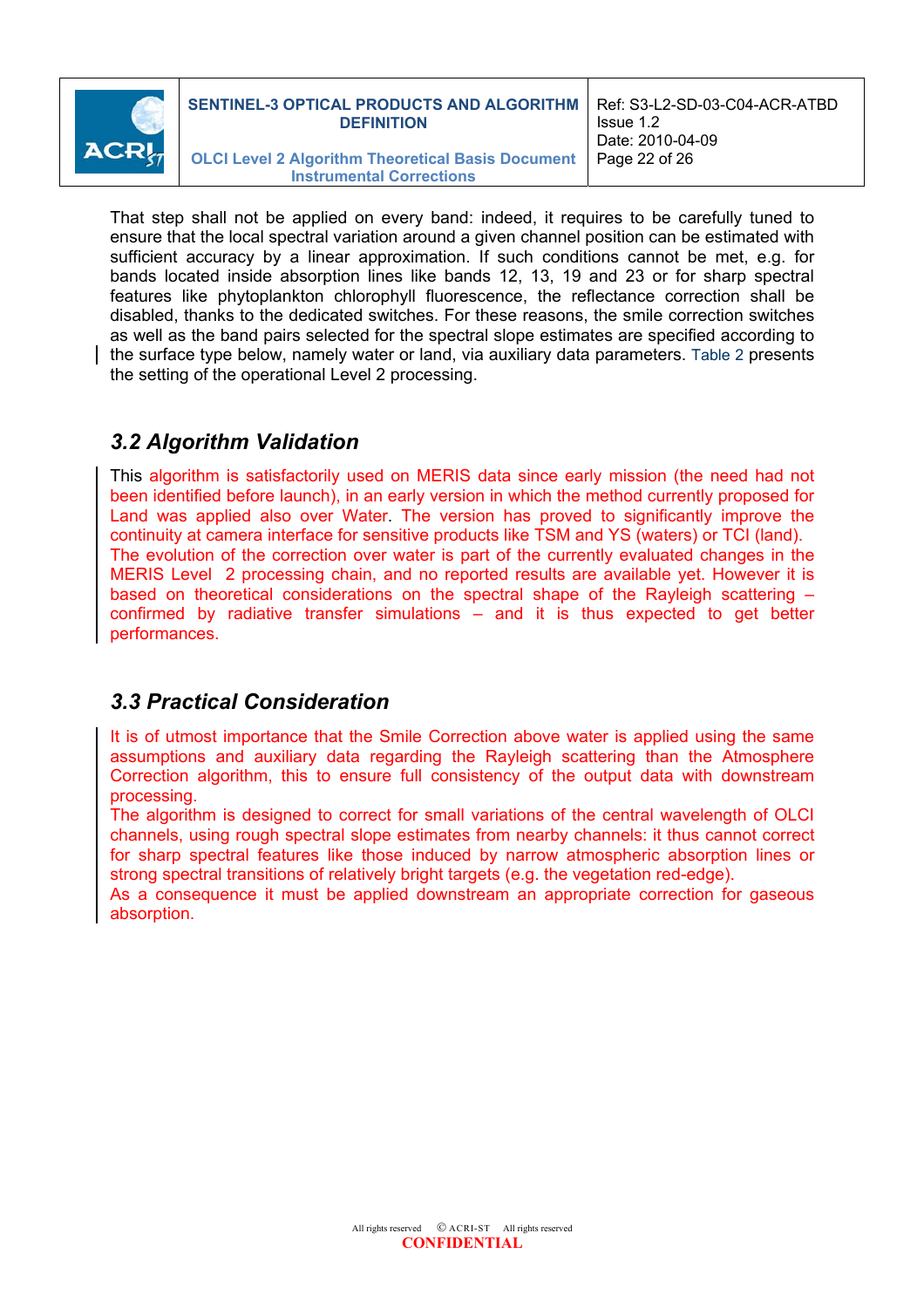

# **4. ASSUMPTIONS AND LIMITATIONS**

The main assumptions of this algorithm are the following ones:

- 1) the smile effect is small in absolute values,
- 2) the spectral variation between cameras is in the order of 1.5 nm,
- 3) the variation inside cameras is in the order of 1nm.

However, the effect of such a variation is important, if the spectral bandwidth is small and/or if the slope of the measured spectrum is high. The largest impact of the smile effect is therefore in band O14, which is very narrow (3.75nm) and which is tentatively located in an absorption band. This band cannot be corrected by the procedure described above, and algorithms using this band, like pressure algorithms, have to use the exact wavelength per pixel.

It is assumed that this algorithm shall be applied after correction for residual gaseous absorption on those bands which are not dedicated to absorption measurements. Ideally, algorithms dedicated to gaseous absorption shall account for the in-FOV spectral variation.

The present algorithm is intended to provide a first order spectral correction of TOA signals of a smooth nature, in particular the scattering by atmospheric molecules and aerosols over targets that are either spectrally smooth.

It also should be noted that this strategy (the smile step) is not totally satisfying. A better way would be to directly account for the actual central wavelength for each product pixel in the geophysical algorithms, e.g. to derive the chlorophyll or the TSM.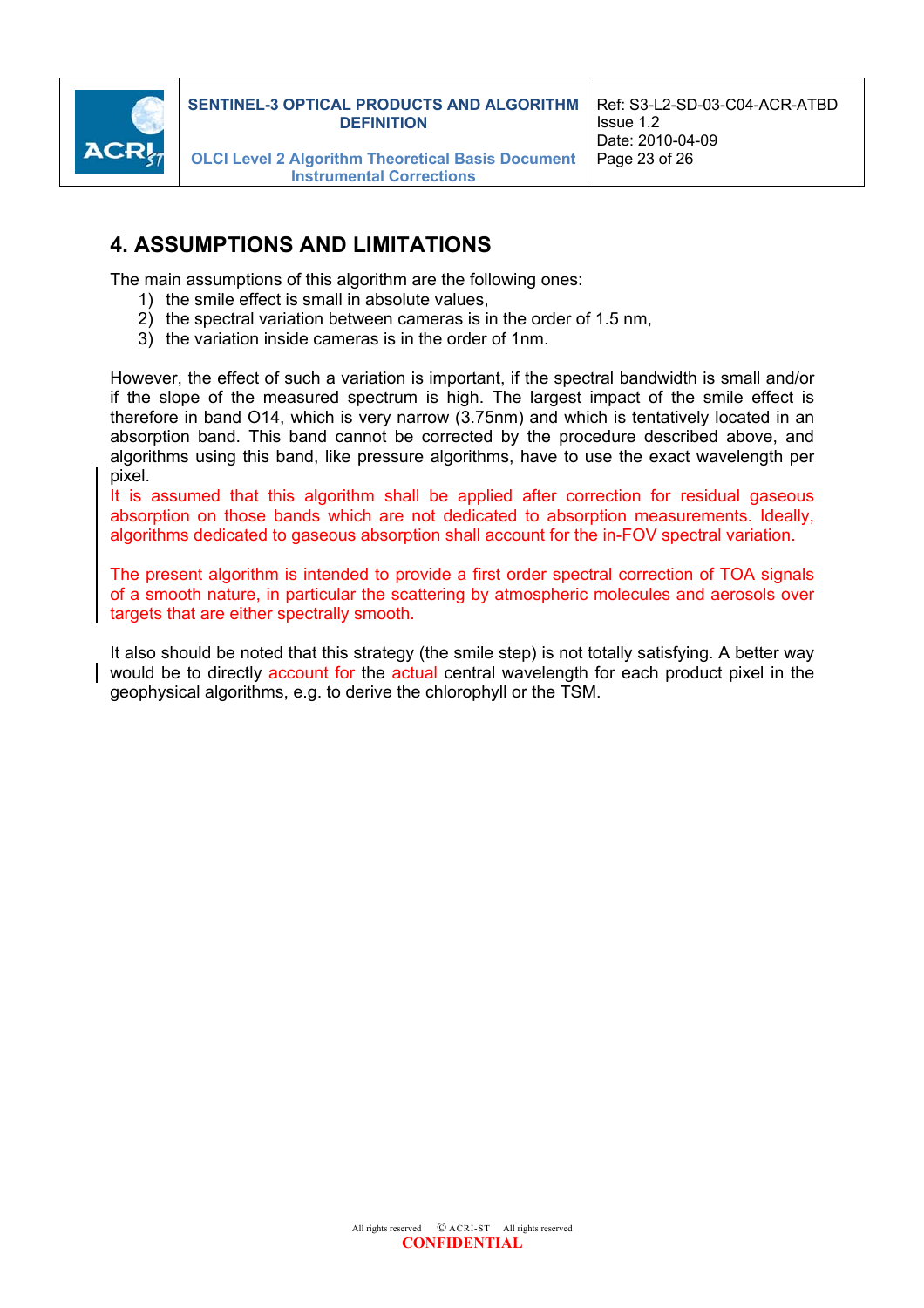

# **5. AUXILIARY DATA**

Two types of data are used for the instrumental correction: some are actually outputs from the level 1B, and the others are "auxiliary data".

The outputs from the level 1B are the following:

- A vector of length 4865 (TBC) which gives the radiance for each product pixel and each band,
- A vector of length 4865 (TBC) which gives the detector index (instrumental pixel corresponding to the product pixel) (all the values in that vector are supposed to be integers in [0, 5\*740-1]. "-1" means "no data"),
- The solar irradiance  $E_0$ , already corrected for the day: it's a matrix 21\*(740\*5), for the 21 bands and the 3700 instrumental pixels (the values in the table 2 are only there to be used potentially by an algorithm requiring radiances instead of reflectances),
- The central wavelength for each band and instrumental pixel: another matrix 21\*(740\*5).

The "auxiliary" data basically all appear in the table 2, and are all involved only in the smile step, that is to say, for both branches ocean and land:

- a vector of length 21 which gives the switches for the  $1<sup>st</sup>$  order Taylor approximation (value is 0 or 1),
- a matrix 21\*2 which gives the 2 bands which are used to derive the slope (for each band), if the switch value is 1, N/A otherwise.
- The Rayleigh reflectance above water look-up-table, from (or compatible with) the Atmosphere Correction above waters. The look-up-table shall span the 21 OLCI bands, the whole acquisition geometry domain (in terms of Sun and View zenith angle and relative azimuth angle) and the wind speed.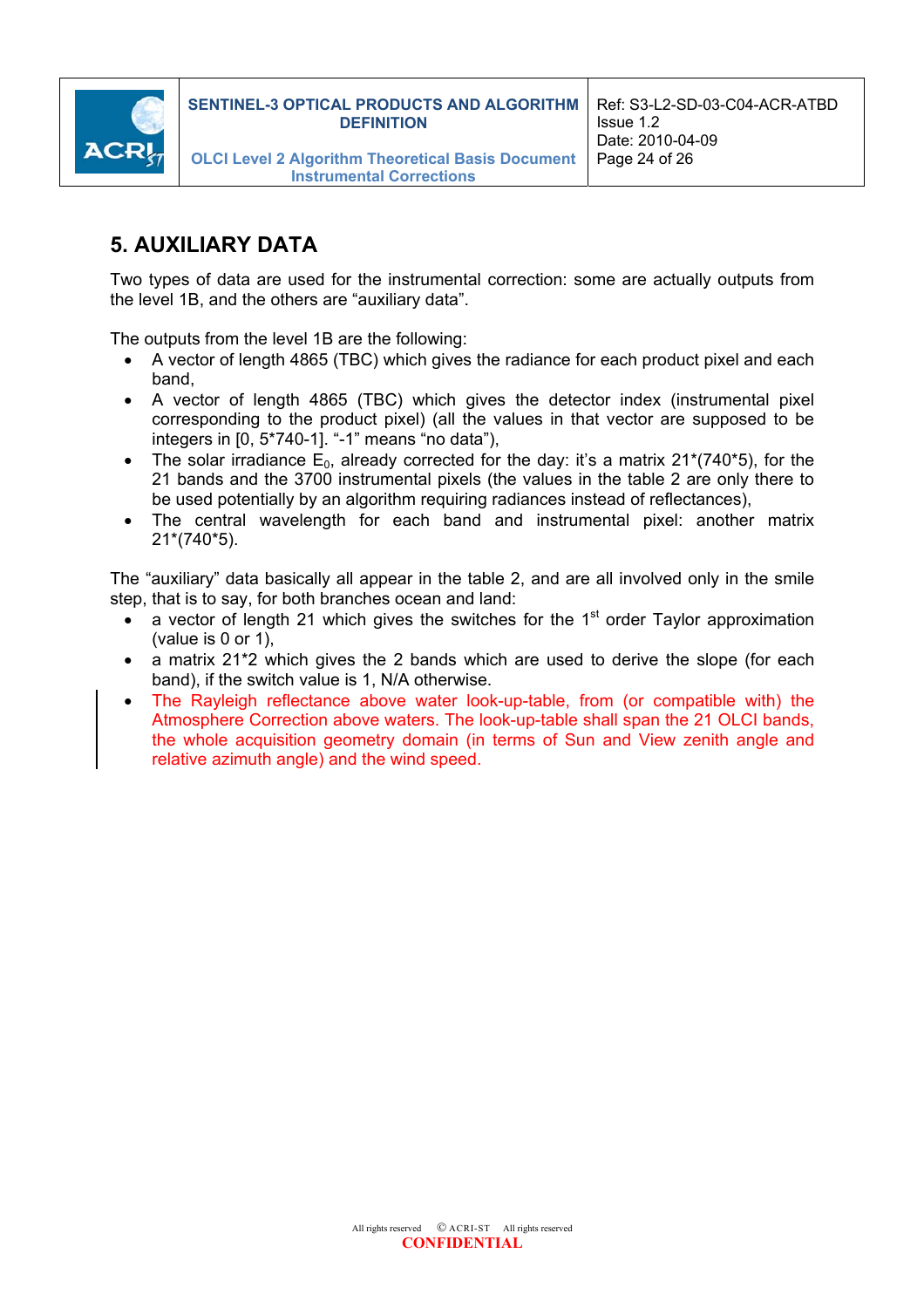

# **6. ERROR BUDGET**

An error model will be proposed on the basis of (at least):

- uncertainties on wavelengths and solar irradiance
- spectral deviation wrt reference wavelength of the corrected pixel
- local estimate of the spectral slope from the available channels.